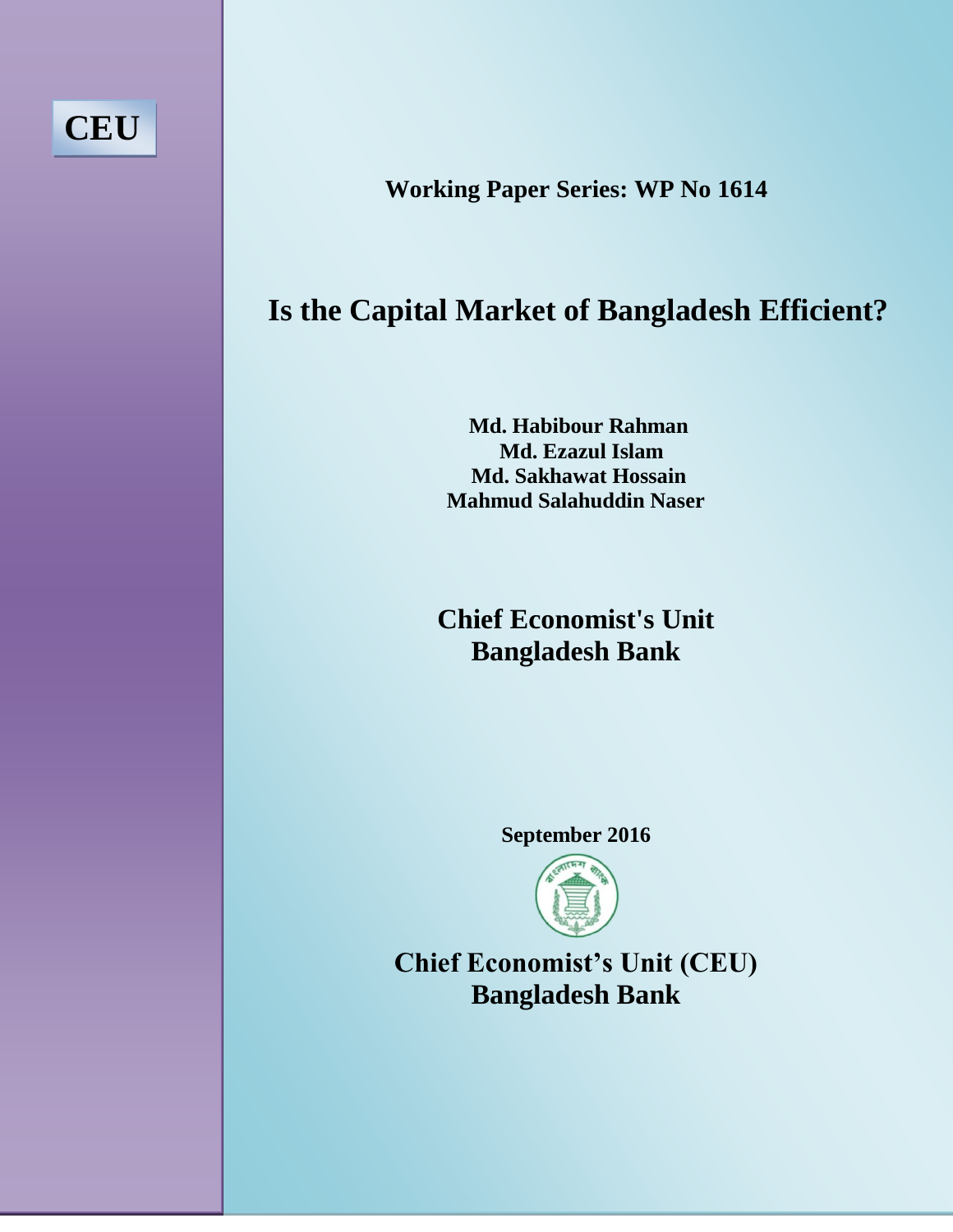# **Is the Capital Market of Bangladesh Efficient?**

Md. Habibour Rahman Md. Ezazul Islam Md. Sakhawat Hossain Mahmud Salahuddin Naser*\**

#### **Abstract**

This paper attempts to find out evidence for the weak form of market efficiency i.e. random walk using the daily data on returns for stock prices on the Dhaka Stock Exchange (DSE). The efficiency of the DSE is tested by using the all share price index, DSE general price index, and DSE broad index covering the period from January 1, 1993 to June 30, 2015 by employing the runs test, serial correlation test, and variance ratio test. These tests are also applied to the share price of fifty selected individual companies. The runs test results show that the share price of all the three indices does not follow a random walk. While returns on the DSE broad index show little evidence in favor of random walk by the autocorrelation test and the DSE general index shows some signs of efficiency by the variance ratio tests under homoskedastic and heteroskedastic assumptions. Therefore, the DSE is not weak-form efficient. This result implies that daily changes in stock prices reflect past prices, suggesting that investors can predict future stock prices to a great extent using past price patterns and can often earn abnormal profit. It also appears that the policy reforms after the bubble-burst in December 2010 to enhance transparency and efficiency did not make any significant contribution toward stock market efficiency.

Keywords: Capital market, efficient market hypothesis, runs test, autocorrelation test, variance ratio test JEL Classification Codes: G3, G14, G12, G15.

<sup>\*</sup> The authors are Joint Director, General Manager and Deputy General Managers of Chief Economist's Unit of Bangladesh Bank respectively. The authors are grateful to Biru Paksha Paul and Anupam Das for suggesting new explorations that led to a better understanding of the findings of the study. The authors are also grateful to Md. Akhtaruzzaman for giving valuable comments on an earlier draft of the paper. However, the views expressed in the paper are authors own and do not reflect that of Bangladesh Bank. Any comments are welcome at ezazul.islam@bb.org.bd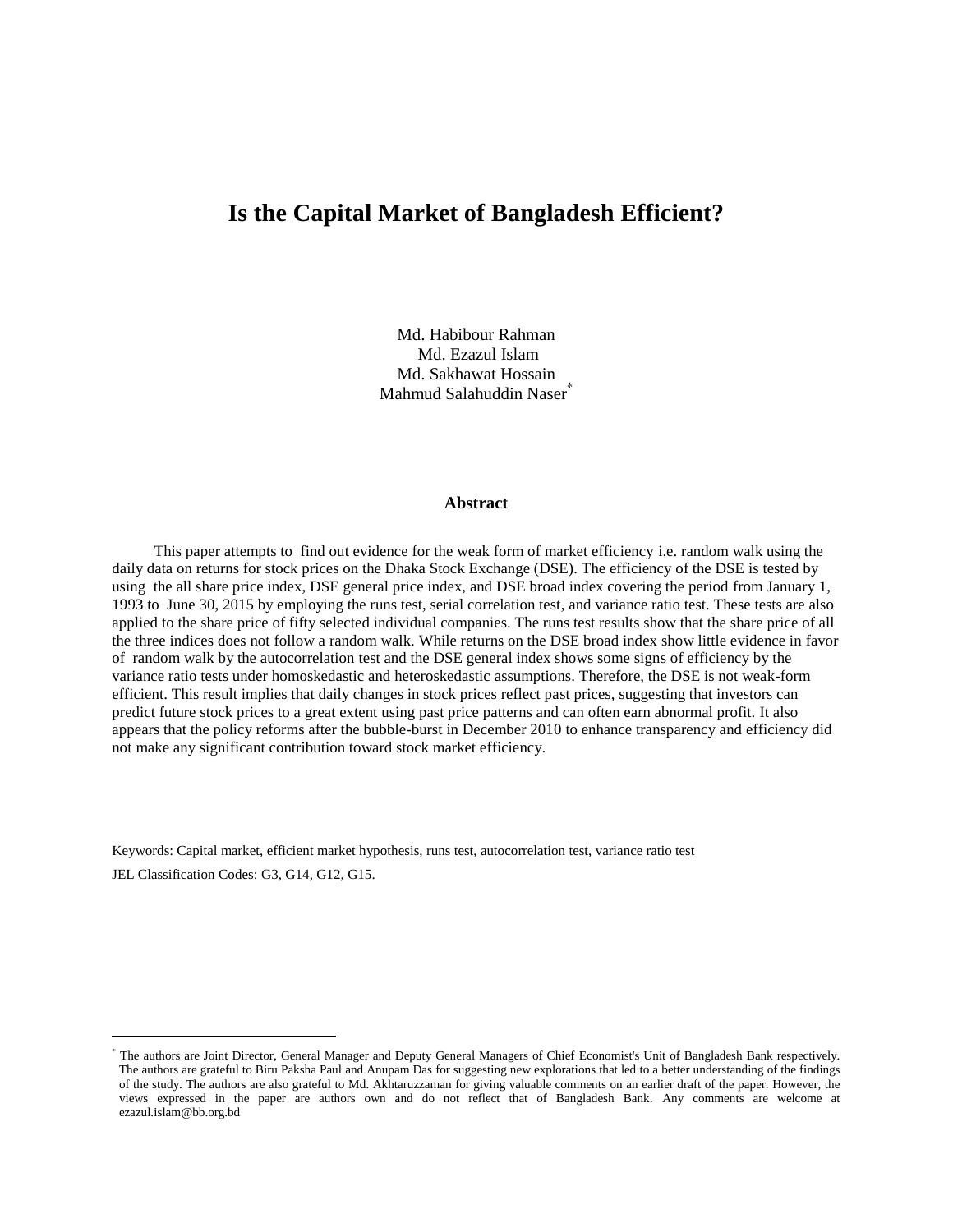#### **I. Introduction**

The knowledge about the efficiency of the stock market is central to market participants dealing with the capital market. An efficient capital market ensures intense competition in the capital market which leads to fair pricing of stocks, debts, and securities. In the presence of an efficient capital market, the movements of stock price are erratic due to all new information is quickly understood by the market participants. As a result, the market participants can not outguess the market for abnormal profit.

The concept of stock market efficiency is divided into two major fields: operational efficiency and information efficiency. According to Baumol (1965) and Fama (1970), testing stock market efficiency from the operational perspective seeks to address the aspects of functionality that includes transaction cost, the liquidity of the market, and timeliness in the transaction. The second field of stock market efficiency is information efficiency. The information efficiency test seeks to evaluate how the investors in the stock market respond to available information. The information efficiency of the stock market, therefore, implies that, at all times, the market adjusts quickly to new information. That means the stocks prices reflect all available information.

The idea forms the theoretical basis of the Efficient Market Hypothesis (henceforth EMH) that relies on the efficient exploitation of information by the economic actors. Theoretically, it is common to distinguish between three levels of the EMH according to the level of information reflected in the prices, the weak, semi-strong and strong forms. These three levels differ by their concepts of what is meant by the term "all available information" (Bodie et al, 1999). The weak-form EMH holds that current stock prices fully reflect all historical market information that can be derived by examining market trading data, such as the history of past prices, trading volume or short interest. The semi-strong-form EMH asserts that prices fully reflect not merely all the historical information, but also all publicly available information regarding the prospect of a firm that includes fundamental data on the firm's product line, quality of management, balance sheet composition patents held, earning forecasts, and accounting practices. Finally, the strong-form EMH contends that stock prices reflect all information from historical, public, and private sources that includes information available solely to company insiders so that no single investor can realize the abnormal rate of return.

In view of the efficient capital market, the question is whether the capital market of Bangladesh is efficient or not. If the market is efficient, to what extent is it efficient? It is important because the ability of the capital market to perform its vital role and assure investors of fair returns is dependent on the extent to which it can be considered efficient.

This paper attempts to measure the extent of efficency in the capital market of Bangladesh. The measurement of the efficiency of the stock market in Bangladesh is highly important on many accounts. Market efficiency has always been an important concept for the invividual and institutional investors and market regulators. An investment strategy of an investor is greatly influenced by market efficiency. Information about the efficiency of the stock market also dictates the regulatory measures ensuring orderly development of the capital markets and planning long-term financial developments of a country.

The Dhaka Stock Exchange (henceforth DSE) has gone through several structural modifications as well as witnessed some policy reforms in the last few years. So, it is necessary to test the market efficiency of DSE to analyze the effect of these reforms. Besides, the DSE faced two big bubble bursts since its inception. The first one was in 1996 and the other was in 2010. The main reason for the burst was the inefficiency of the market. In the absence of market efficiency, some market players predict the future value of equity and manipulate the share price for exploiting abnormal profit. In an efficient market where all new information is quickly incorporated into market prices, market participants cannot make an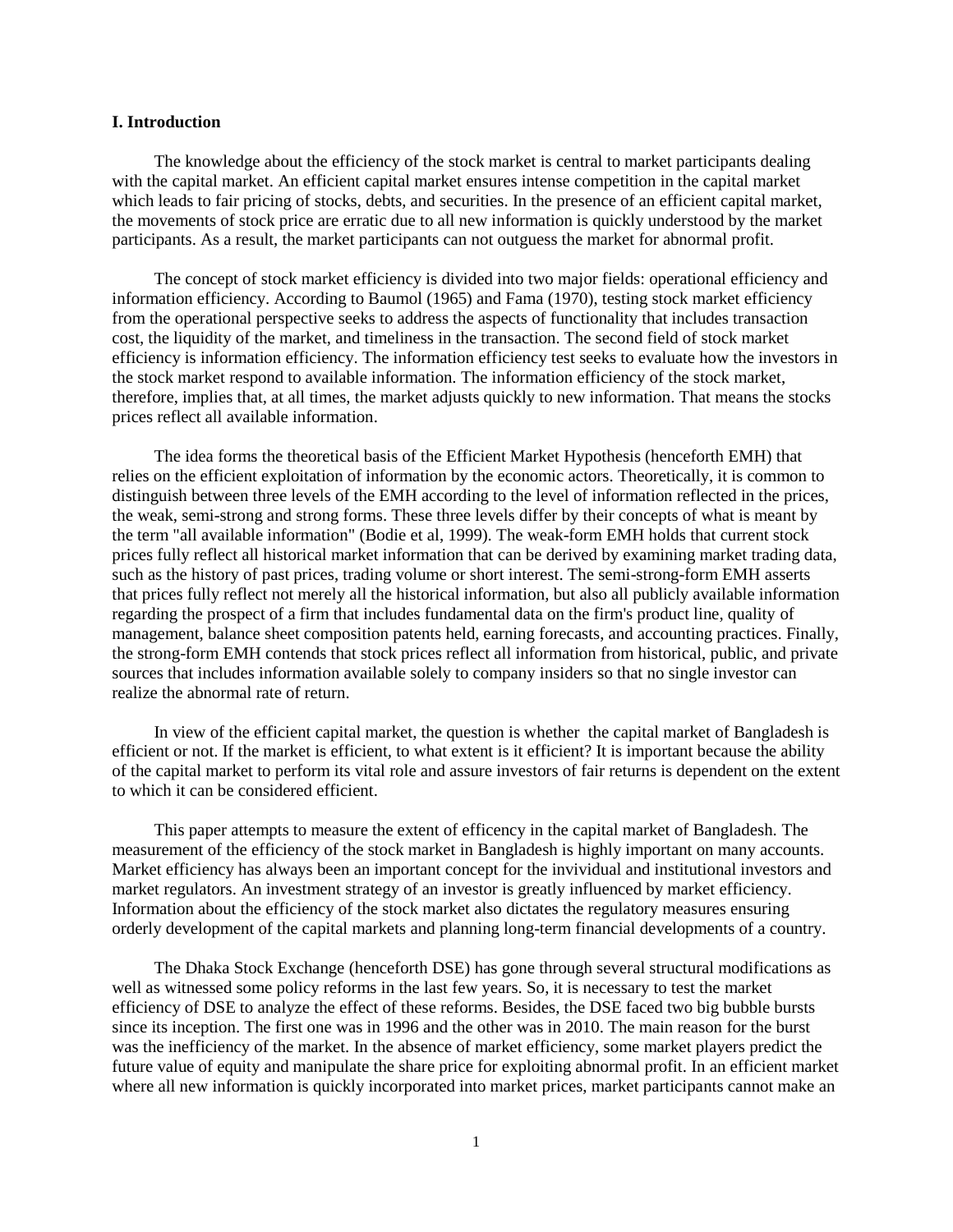abnormal profit. To avoid such events in the future, knowledge of the market efficiency in the capital market is extremely significant for the market participants and market regulators.

After the independence of Bangladesh, the DSE had started operation from 1976 with 9 listed companies having a total issued capital of Tk. 0.14 billion. Over time, the market has gained popularity among small and medium investors. As a result, capital market's depth has increased tremendously which is reflected in the indicators of the capital market. At the end of 2010, the market capitalization reached as high as US\$ 43.2 billion, which was 37.6% of country's GDP. The value of stock traded stood at 50.3% of the GDP. At the end of June 2015, the market capitalization reached US\$ 34.7 billion, which was 17.8% of country's GDP.

Given the importance of an idea about the efficiency of the market, the study attempts to revisit the stock market to offer a more comprehensive study by considering very recent DSE data. This study is different from the earlier studies in a number of ways. First, we employ daily data for DSE share price indices using the longest possible sample sizes which may reduce the problem of infrequent trading and increase the power of the random walk test. Moreover, in cognition, no attempt has been made so far to test the market efficiency at individual company level in the the DSE. More importantly, this study covers two incidents of shocks in the DSE, which will provide important information regarding the efficiency of the market. This study appears to be the first to apply three kinds of indices, i.e. All Share Price Index (ASI), DSE General Index (DSEG), and DSE Broad Index (DSEX).

The remainder of the paper is as follows. Section 2 reviews some previous studies regarding the market efficiency with special reference to Bangladesh. Section 3 enumerates some stylized facts of the DSE. Section 4 discusses data and methodology. Section 5 lays out the empirical analysis of the estimated results. The conclusion of the paper is specified in section 6.

#### **2. Review of Literature**

Efficiency in the context of the capital market has been defined in a number of ways, but the most common way has been defined it in terms of what sort of information is available to market participants, and how they handle that information. The level of information being considered determines the theme of the EMH. A capital market is said to be efficient if the asset price in question fully reflects all available information. In an efficient capital market, past stock prices have no predictive content to forecast future stock prices. Such unpredictability of stock price is known as 'random walk'. The influential work of Fama (1965, 1970) provided some new insights in the EMH and laid down the basis of the random walk model (RWM)—a mathematical model for testing market efficiency. In fact, EMH is the application of the 'random walk' theory.

This randomness implies that successive changes in stock prices or returns have the same distribution and are independent of each other. As a result, the EMH and random walk behaviour are tied together because, in an efficient market, the prices fluctuate in response to genuinely new information and since information enters the market randomly, so the price fluctuations also become random. In the weakform efficient, the price movements fluctuate and the changes of price are independent. In that case, investors cannot predict the insights of the future prices based on the past information and cannot earn abnormal returns.

The existing market efficiency literature is extremely extensive, that even a careful survey of it is undoubtedly beyond the scope of this paper. Consequently, the study only provides a short analysis of market efficiency literature regarding the random walk hypothesis or weak-form efficiency in developing countries. Most empirical studies found in the literature devoted to testing the random walk hypothesis in developing countries have focused on testing the weak form of efficiency. This is because it is the least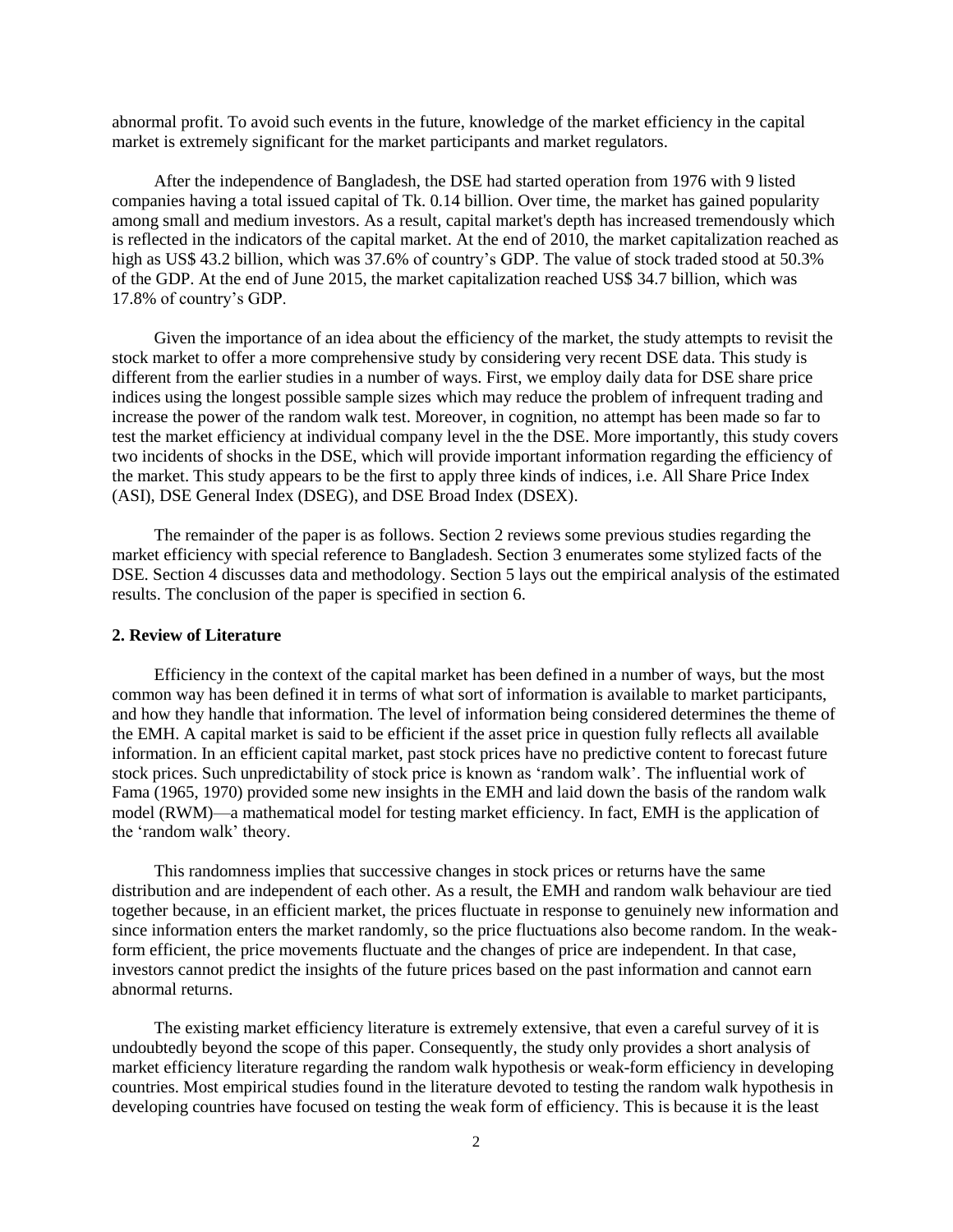form of efficiency and it is widely believed that emerging markets experience this least form of efficiency. As a result, if the evidence fails to support that the market is efficient in weak form, there is no justification to examine the higher level of efficiencies. Therefore, the literature review is anchored solely on examining the random walk hypothesis or weak-form efficiency in developing countries with special reference to the DSE.

Depending upon the findings, research studies on market efficiency in the context of the DSE can be categorized into three distinct categories. The first category of research finds the DSE security returns follows a random walk, but the other finds that the returns do not follow a random walk. The third categories of research found a mixed result.

There have been very few studies, such as Alam and Kadapakkam (1999), Hassan and Chowdhury (2008), Uddin and Shakila (2008) support the existence of weak form efficiency of the DSE. In contrast, the studies such as, Chowdhury (1994), Basher, Hassan and Islam (2007), Hassan and Maroney (2004), Islam and Khaled (2005), Kader and Rahman (2005), Alam, Alam and Uddin (2007), Uddin and Alam (2007), Mobarek et al. (2008) and some others do not support the weak form of efficiency of the DSE. For example, Mobarek et al. (2008) investigate daily DSE price indices over the period of 1988 to 2000 conclude that indices don't follow a random walk. Raquib and Alom (2015) using the DSE returns in the period of 2001-2013 applying non-parametric test also finds an existence of a positive autocorrelation of the DSE returns and conclude that it doesn't hold a weak form of efficiency and not following the Random walk model.

Miah (2014) examines the weak-form efficiency of daily, weekly and monthly returns of the DSE for both observed data and for data which is corrected for thin or infrequent trading from 2001 to 2010. Parametric as well as non-parametric test (i.e. runs test) results show that none of the daily, weekly, and monthly returns follow a random walk. But variance ratio test under the assumption of both homoskedastic and heteroskedastic random walk show that daily and weekly observed returns do not follow a random walk. However, if returns are corrected for infrequent trading, then daily and weekly returns follow a random walk. Moreover, monthly observed and corrected series of returns confirm that the DSE is efficient in weak form. Maxim et al. (2013) find a mixed result as the data is divided among two time periods, the year 2009-2010 and 2011-2012 to compare the efficiency of the market before and after the market crash of December 2010. The result of their runs test is quite interesting as it shows that returns of the DSE were not random before the market crash, but surprisingly, a random walk is observed for the returns after the market crash. Islam and Khaled (2005) using heteroskedasticity-robust test also finds evidence in favour of short-run predictability of the share price in the DSE prior to the 1996 boom, but not during the post-crash period. This finding of weak form efficiency during the latter period, which they attribute to the reforms taken to promote transparency and efficiency in the DSE.

The findings of market efficiency tests (mostly weak-form efficiency tests) on emerging markets also confer mix outcomes. Some researchers find evidence in favour of weak-form of efficiency (e.g. see Cheung and Coutts 2001; Abrosimova et al. 2002, but others find evidence of predictability of stock prices e.g. see Mobarek and Keasey 2000, Lee et al. 2001; Smith et al. 2002; Nisar and Hanif 2012. All the studies used the data for overall stock returns. However, in this study we consider the data for the overall stock returns as well as returns of individual companies to test the recent efficiency level of the DSE.

### **3. Stylized Facts of the Capital Market in Bangladesh**

After the independence of Bangladesh, the DSE had started operation from 1976 with 9 listed companies having a total issued capital of Tk. 0.14 billion, which was 0.14 percent of GDP. Since then the DSE has continued its journey of growth. At the end of 2010, the market capitalization reached as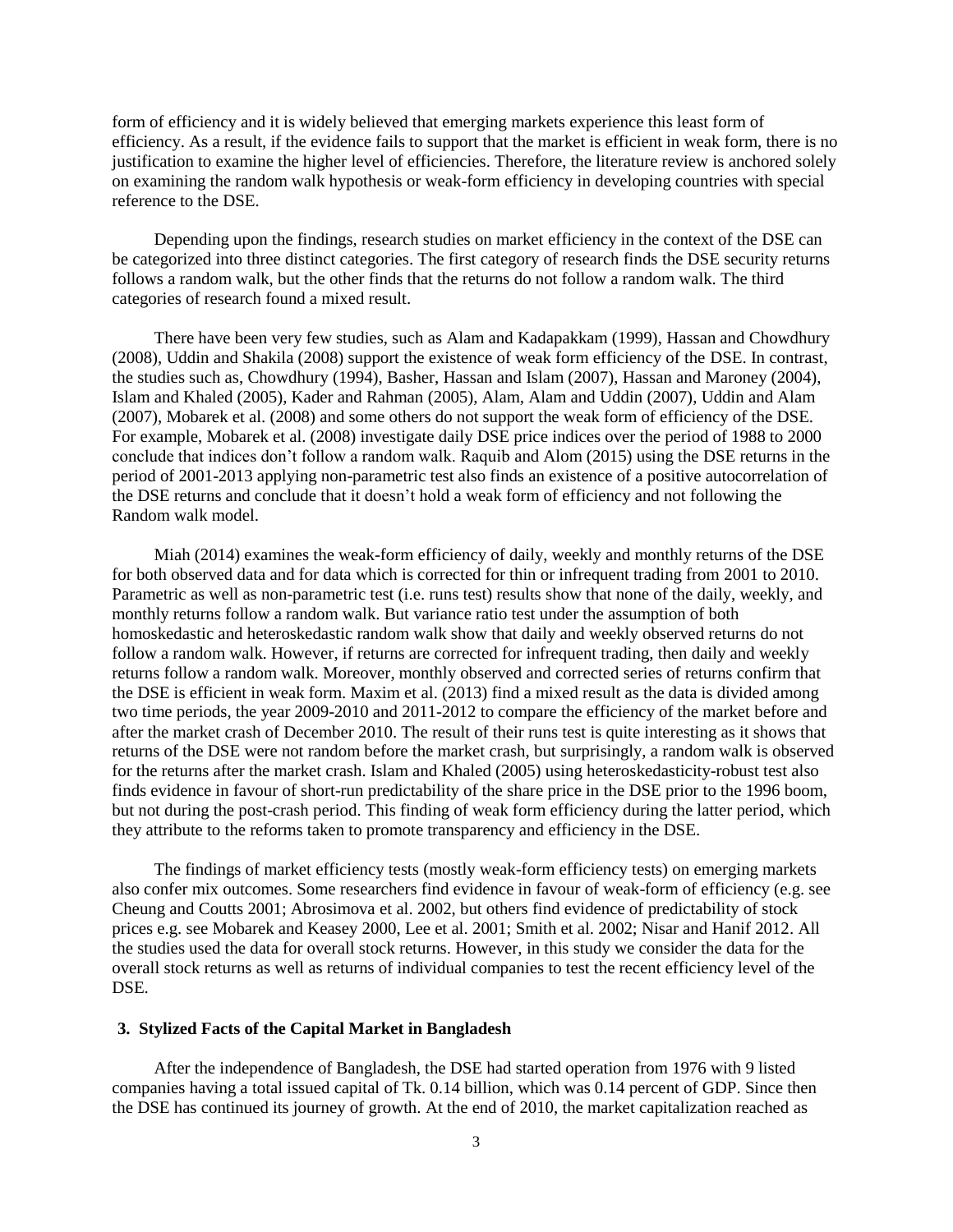high as US\$ 47 billion, which was 47 percent of country's GDP. The value of stocks traded at the same time stood at 15 percent of the country's GDP. Although, after November 2010, the capital market witnessed downward correction. At the end of June 2015, the market capitalization came down to US\$ 41.78 billion which was 24.04 percent of country's GDP. Accordingly, the value of stock traded at the same time stood at 7.42 percent of the GDP.



Figure 1: Developments of capital market in Bangladesh

In its journey, the market witnessed two unprecedented crashes, one was in 1996 and the other was in 2011. In June 1996, there was a large surge in the DSE, all share price index stood at 959.0 points from 834.8 points in January 1995; after that the index started to rise sharply and stood at 3,065 points in November of the same year. The market observed a rise of about 220 percent, whereas, there was no remarkable improvement in the fundamentals of the listed companies. The market, however, crashed in December of 1996 and the index started to decline significantly since then. In April 1997, the index decreased to 957 points, stabilizing the market at about the same level as it has been just 10 months back.

The second wave of historical crash struck at the very end of 2010. In December 2010, the DSE general index reached the highest level in its history to 8,919 points. Within a few months, the market lost more than 5,000 points when it plummeted to 3,800 points in February 2011. Afterwards, investors' confidence was significantly damaged because of excessive speculation, allegedly aggregated by widespread irregular activities. This lack of confidence causes the market to suffer from the absence of investors.

**3.1 Size of the DSE:** Issued capital and market capitalization in the DSE had increased rapidly since 2005 (Figure 1). The outstanding total capital issued stood at Tk. 1.09 trillion at the end of FY15. Treasury Bonds constituted 50.24 percent or Tk. 0.55 trillion. The listed T-Bonds playing an insignificant role in the fluctuations of market price index or market capitalization. The stock market is yet to notice an efficient secondary trading of T-Bonds.

**3.2 Market Capitalization to GDP Ratio:** Size of the capital market is often measured by the market capitalization to GDP ratio. In recent years market capitalization to GDP ratio increased significantly in the DSE. The ratio increased to 20.33 percent at the end of June 2015 from 2.40 percent in FY02. The ratio was the highest 52.11 percent at the end of November 2010. In spite of the significant increase in recent years, the size of the Bangladesh's capital market is still narrow compared to other Asian capital markets (Figure 2).

Source: DSE Factbook 1994, DES Monthly Review, December 1995-December 2015.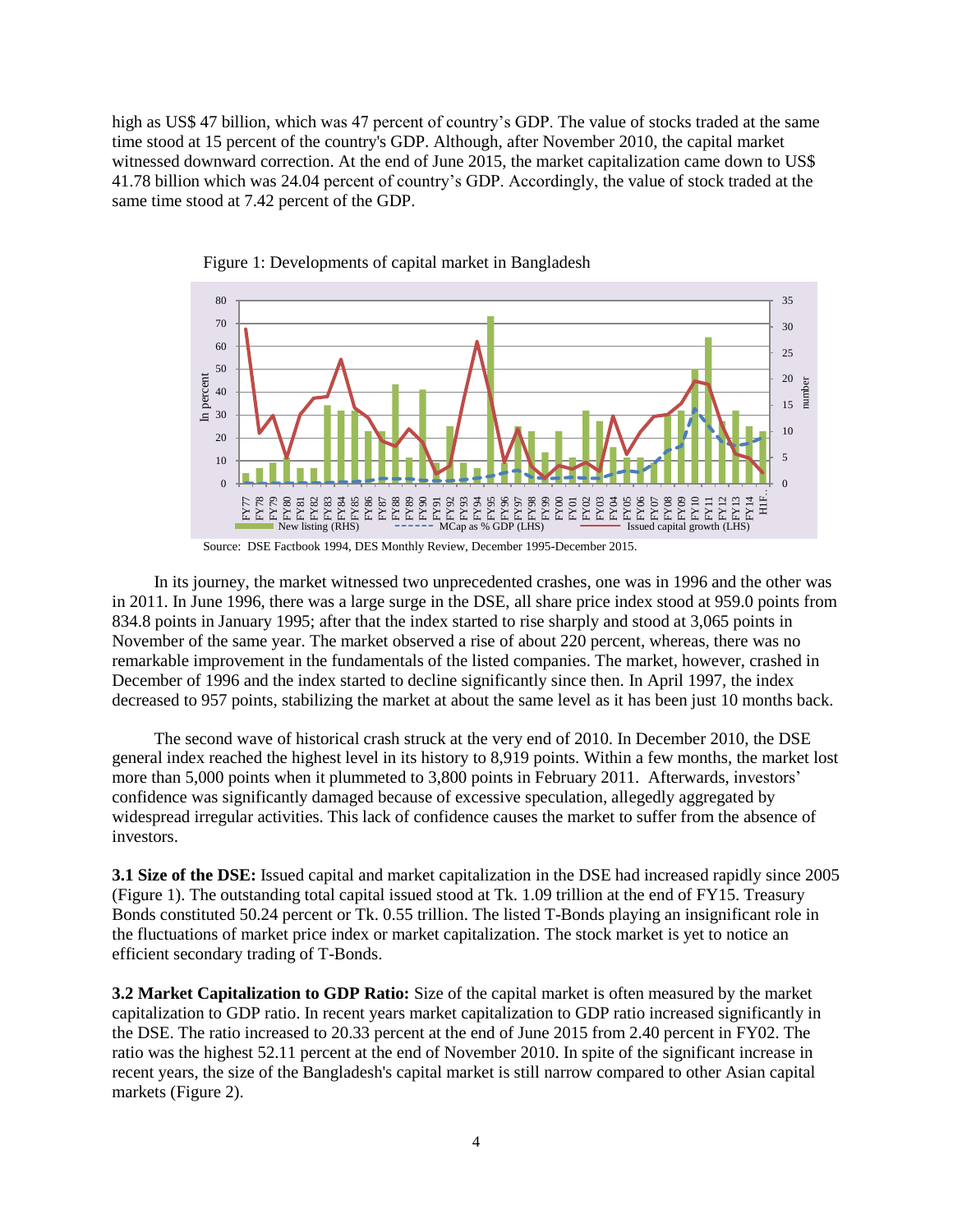

#### Figure 2: Market capitilization to GDP ratio of some Table 1: Comparison among regional capital markets Asian capital markets

**3.3 Price Earnings Ratio (P/E) and Dividend Yield:** The price and earnings per share for a company reflect the market's stock valuation of the company and its shares relative to the income the company is actually generating. Stocks with higher expected earnings growth usually have a higher P/E, and those expected to have lower earnings growth usually have a lower P/E. On the other hand, the dividend yield is a financial ratio that shows how much a company pays out in dividends each year relative to its share price. In addition to capital gains (if any), the dividend yield is the return on investment for a stock. The higher the dividend yield the more attractive investment becomes in the capital market.

Cross-country data show that price-earnings ratio of June 2015 position of the Bangladesh's stock market is in the middle, while, dividend yield of it is the second highest in the South and East Asian countries (Table 1). It implies that currently the Bangladesh capital market is comparatively more attractive than other South and East Asian countries based on both price-earnings ratio and dividend yields.

#### **4. Data and Methodology**

There are two stock exchanges in Bangladesh namely, the Dhaka Stock Exchange (DSE) and the Chittagong Stock Exchange (CSE). Most of the companies listed on the DSE are also listed on the Chittagong stock exchange as a dual listing of companies is allowed in Bangladesh. DSE is the oldest stock exchange in the country. The size of the DSE, in terms of market capitalization and number of listed securities, is much bigger than the Chittagong stock exchange. So, for the purpose of this study, we will concentrate on the DSE.

To examine whether the DSE is efficient in its weak form, three tests namely, runs test, serial correlation test, and variance ratio test have been applied to the daily stock return of the DSE. Initially, the sample consisted with All Share Price Index (ASI), DSE General Index (DSEG), and DSE Broad Index (DSEX) from 1 January 1993 to 22 November 2001, 27 November 2001 to 31 July 2013 and 27 February 2013 to 30 June 2015 respectively. The sample includes 2381 daily observations of ASI, 2926 daily observations of DSEG and 516 observations of DSEX. The study also examines the market efficiency of individual company level. From the listed companies of the DSE, 50 companies are selected from different sectors on the basis of their paid up capital. Daily stock return data for 50 selected companies from January 2008 to June 2015 are analysed. As the sample period covered under study includes both bearish period and bullish period, it is expected that the results of the study would offer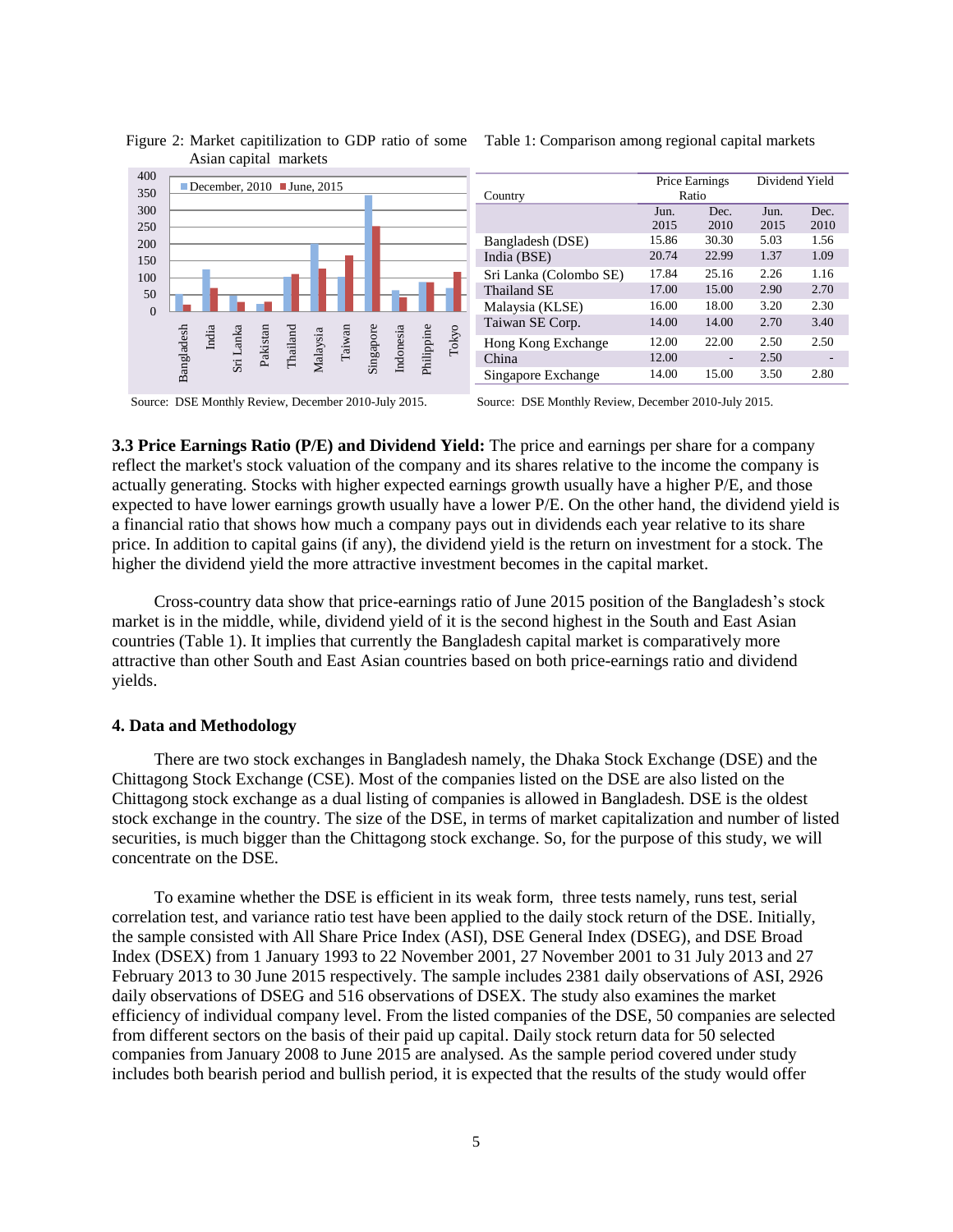more realistic measurement of the market efficiency of DSE which is the main component of the Bangladesh capital market.

Descriptive statistics show that the daily return of the DSEX is less volatile compared to ASI and DSEG and it also tends to follow a normal distribution as the value of kurtosis is much smaller than that of other two indices (Table 2 and Figure 3 to 5).

|                           | All Share Price Index | <b>DSE</b> General Index | DSE Broad Index |
|---------------------------|-----------------------|--------------------------|-----------------|
| Mean                      | 0.0002131             | 0.0005738                | 0.0000438       |
| Maximum                   | 0.1240685             | 0.2038212                | 0.0367092       |
| Minimum                   | $-0.2495818$          | $-0.0932997$             | $-0.0535836$    |
| <b>Standard Deviation</b> | 0.0164028             | 0.0150659                | 0.010395        |
| <b>Skewness</b>           | $-1.110202$           | 0.8234344                | $-0.181743$     |
| Kurtosis                  | 34.10928              | 21.60129                 | 5.126596        |
| Jarque-Bera               | 96501.70              | 42514.78                 | 100.07          |
| N                         | 2381                  | 2926                     | 516             |

#### Table 2: Descriptive statistics

Source: Dhaka Stock Exchange.



#### Figure 3: Return on All Share Price Index (January 1993-November 2001**)**

Source: Dhaka Stock Exchange.



Figure 4: Return on DSE General Index (November 2001-July 2013)

Source: Dhaka Stock Exchange.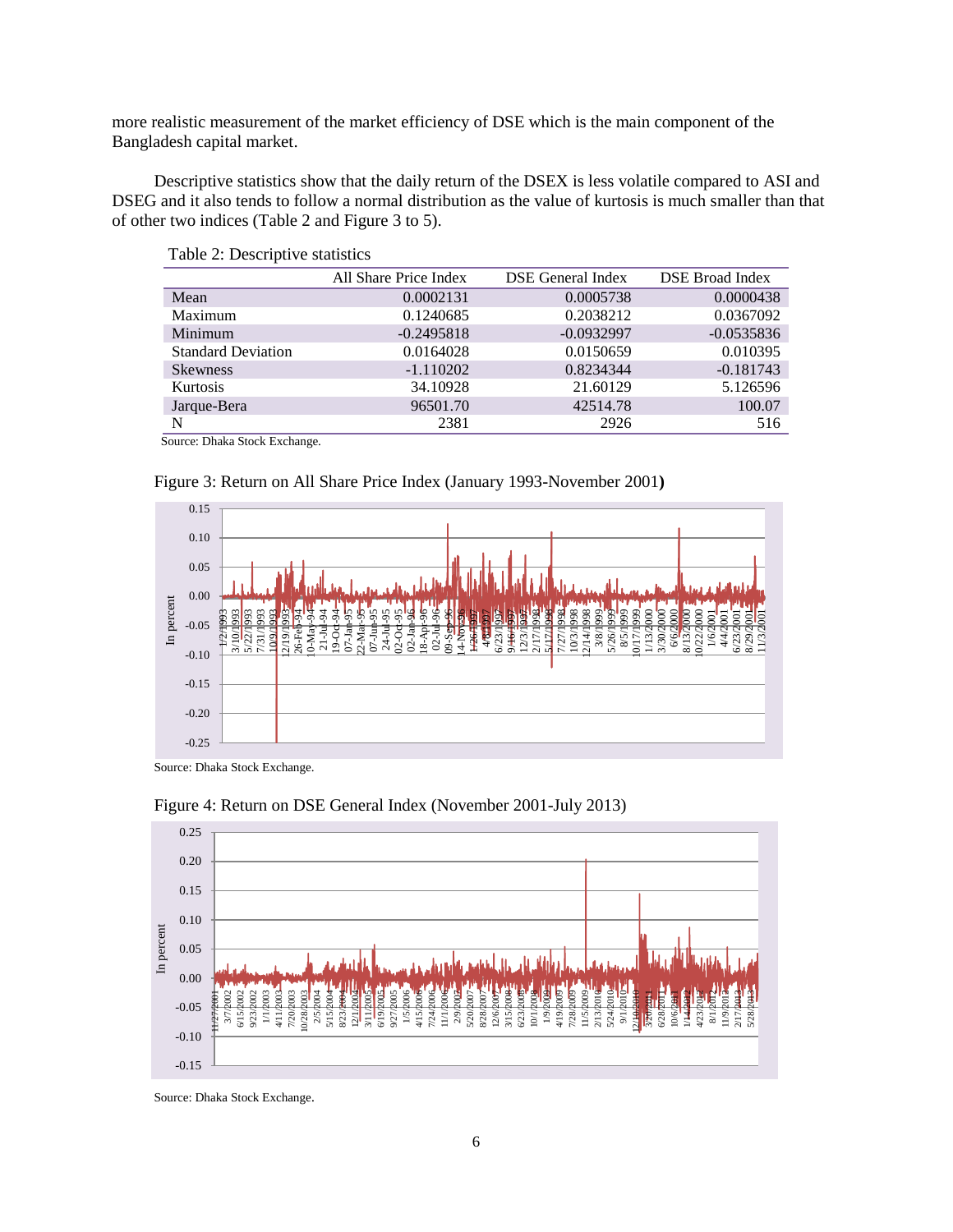

Figure 5: Return on DSE Broad Index (February 2013-June 2015)

Source: Dhaka Stock Exchange.

Normality of data is checked using Jarque-Bera (JB) test and the results are presented in Table 2. The results of the J-B tests indicate that the returns are not normally distributed. In this situation, a nonparametric test is likely to be more appropriate in testing random walk hypothesis. So, the runs test is applied. However, following the empirical studies different non-probabilistic techniques like serial correlation test and variance ratio test are also used in this study to detect the random walk.

In order to test the null hypothesis that the share price follows random walk behaviour or that successive price changes are linearly independent, the log random walk (LRW) model has been applied in this study. This is a suitable data transformation procedure, which is used to make the original series stationary. Mathematically, the testable form of LRW model is:

Ln(P<sub>t</sub>/P<sub>t-1</sub>)=  $e_t$ , where, E( $e_t$ )=0, covariance ( $e_t$ ,  $e_{t-s}$ )=0 all s≠0; P<sub>t</sub>, P<sub>t-1</sub> are the stock prices at time t and t-1 respectively and  $e_t$  is the residual of the time t. On computing the daily stock returns based on this model, the weak form of the efficient market hypothesis have been tested with the help of 'runs test', ‗serial correlation test' and ‗variance ratio test'.

**4.1 Runs Test:** After computing the stock returns as per the LRW model, the runs test is applied. The runs test is a statistical technique used to detect if a time series is random or not. The computational procedure of runs test is that it ignores the absolute values in a time series and deals only with signs (positive or negative). The test is essentially concerned with the direction of changes in a given time series. Since it is a non-parametric test, there is no need to predefine the nature of probability distribution of the time series data.

In the runs test, the number of sequences of consecutive positive and negative returns is tabulated and compared against its sampling distribution under the random walk hypothesis. A run is defined as the repeated occurrence of the same value or category of a variable. It is indexed by two parameters, which are the types of the run and the length. Regarding the type, stock price runs can be positive, negative or have no change, while the length defines how often a run type occurs in succession. In other words, we compare the observed number with the expected number of runs. If the observed number of runs (R) is not significantly different from the expected number of runs (E), then it may be concluded that the successive price changes are independent and the series is characterized by mean reversion. On the other hand, if this difference is statistically significant, then the price series would be regarded as dependent, and the series is characterized by trends. In that case, we reject the null hypothesis that share price follows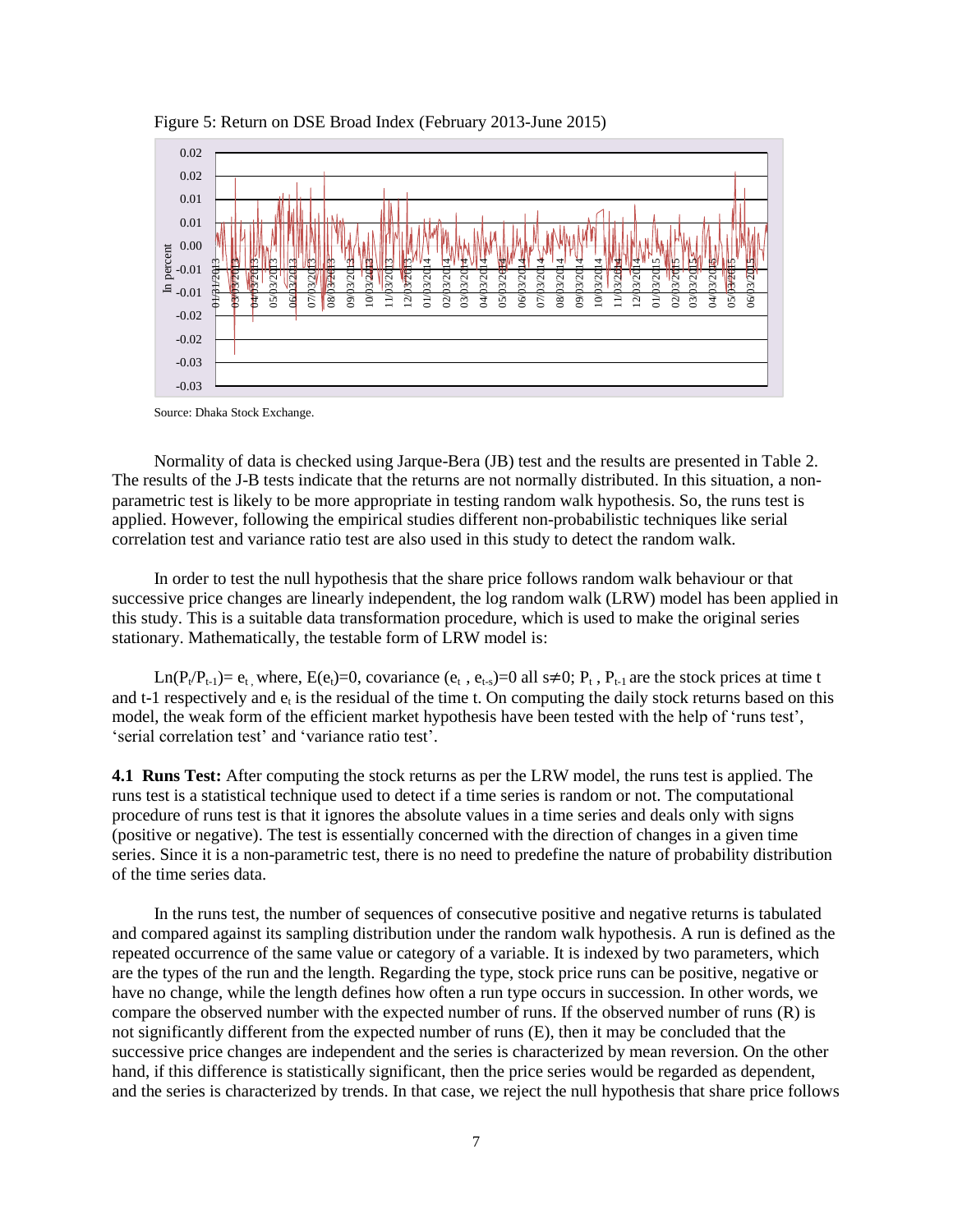a random walk. This conclusion will indicate that future share price may be predicted using historical information.

When each observation is assumed to be independent and identically distributed, and null hypothesis of randomness is true, the mean or expected number of runs can be calculated as:

$$
E(R) = \frac{2(n1n2)}{n1+n2} + 1
$$

The standard error of the number of runs SE(R) can be calculated as-

$$
SE(R) = \frac{\sqrt{(2n1n2)(2n1n2 - n)}}{n^2(n-1)}
$$

To test whether the time series is random or not, we use the Z statistics:

$$
Z = \frac{R - E(R)}{SE(R)} \sim N(0, 1)
$$

Where,  $E(R) =$  Observed number of runs;

 $n =$  Number of observations;

 $n1 =$  Number of upward run (upward movement of price,  $+$  signs);

n2 = Number of downward run (downward movement of prices, – signs);

 $R =$  Number of actual runs:

 $Z =$  Standard normal variate:

 $SE(R) = Standard error of the number of runs.$ 

In the study, the null and alternative hypotheses that were tested with the help of runs test are as follows:

 $H<sub>0</sub>$ : The stock index series are random walk.

 $H<sub>1</sub>$ : The stock index series are not random walk.

If the expected number of runs  $E(R)$  is significantly different from the observed number of runs R, we reject the null hypothesis that the return series follows a random walk. In that case, the DSE will satisfy a weak form of market efficiency.

**4.2 Serial Correlation Test:** Another way to test for randomness in stock index changes is to look at their serial correlations (also called auto- correlations). That is, whether the price changes in one period are correlated with the price changes in some other period. If such autocorrelation coefficient is negligible (statistically not significantly different from zero), the price changes are considered to be serially independent.

In the present study, the auto-correlation of return series has been examined for the sample period. Moreover, for testing the joint hypothesis that all the autocorrelation coefficients up to certain lags are simultaneously equal to zero, Box-Ljung (BL) statistic has been applied for 20 lags. BL statistic is defined as:

$$
BL = n(n+2) \sum_{k=1}^{m} \left( \frac{\hat{\rho}_k^2}{n-k} \right) \sim \chi^{2m}
$$

Where,  $n=$  sample size,  $m=$ lag length and degree of freedom,  $\rho_k=$  serial correlation coefficient at lag  $k$ and BL= statistics follow the chi-square distribution with *m* degree of freedom.

**4.3 Variance Ratio Test:** Lo and MacKinlay (1988) have developed a sophisticated variance ratio test to check the EMH. The test implies that if the natural logarithm of a time series  $Y_t$  is a pure random walk,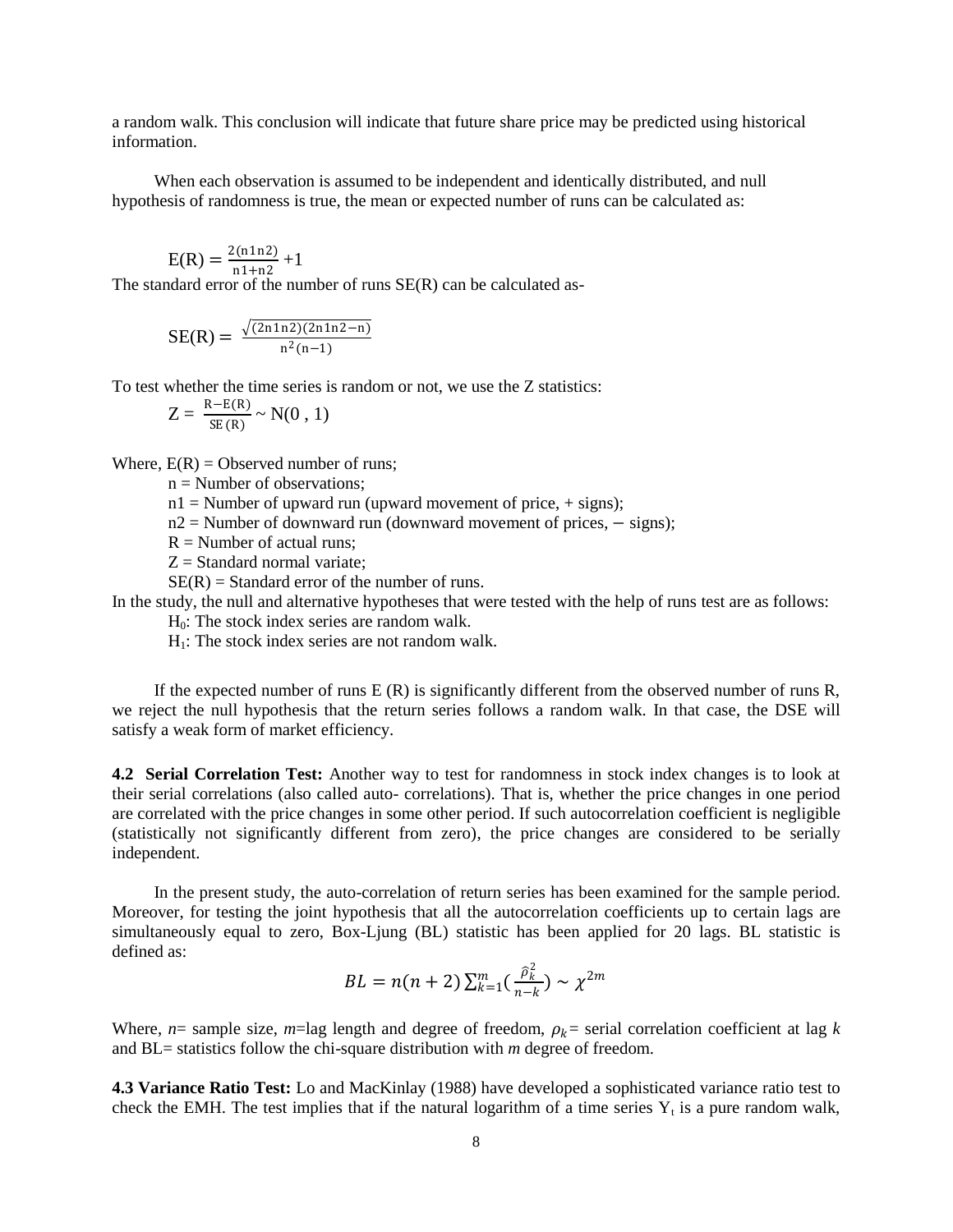the variance of its q-differences grow proportionally with the difference of q. In other words, if a series follows a random walk process, the variance of its q period should be q times the variance of the one period difference. The variance ratio test statistics are used to test the random walk under two different assumptions of homoskedastic and hetroskedastic by using asymptotic distribution.

### **5. Analysis of Results**

The results of the runs test show that returns of all the Z values are negative, this indicates that the actual runs of all the series are significantly smaller than their corresponding expected runs (Table 3). In other words, as the negative Z values indicate a positive auto-correlation, the return series are autocorrelated.

| <b>Indices</b>              | return<br>$(N < = 0)$ | No of $+ve$ No. of $-ve$<br>return<br>(N>0) | Total Run | Expected<br>Run | Z value  | P value |
|-----------------------------|-----------------------|---------------------------------------------|-----------|-----------------|----------|---------|
| All Share Price Index (ASI) | 1189                  | 1192                                        | 903       | 1191            | $-11.83$ | 0.00    |
| DSE General Index (DSEG)    | 1377                  | 1549                                        | 1241      | 1459            | $-8.09$  | 0.00    |
| DSE Broad Index (DSEX)      | 267                   | 249                                         | 218       | 259             | $-3.59$  | 0.00    |

Table 3: Results of runs test for three indices

Source: Dhaka Stock Exchange.

From the table 3, it is also observed that p-values for the indices are zero. Thus, we may reject the null hypothesis. This implies that the succeeding price changes do not move in an independent manner. It implies that the returns of ASI, DSEG, and DSEX do not follow a random walk i.e., the DSE is not weak form of efficient.

| Lag            |           | Daily Return of All Share |         |           | Daily Return of DSE General |         |          | Daily Return of DSE Broad |         |  |  |
|----------------|-----------|---------------------------|---------|-----------|-----------------------------|---------|----------|---------------------------|---------|--|--|
|                |           | Price Index (ASI)         |         |           | Index (DSEG)                |         |          | Index (DSEX)              |         |  |  |
|                | AC        | Q-Stat                    | p-value | AC        | Q-Stat                      | p-value | AC       | Q-Stat                    | p-value |  |  |
| 1              | 0.2687    | 172.14                    | 0.00    | 0.0386    | 4.3668                      | 0.0366  | 0.057    | 1.7140                    | 0.190   |  |  |
| 2              | $-0.0179$ | 172.91                    | 0.00    | $-0.0410$ | 9.3014                      | 0.0096  | 0.012    | 1.7882                    | 0.409   |  |  |
| 3              | 0.0359    | 175.98                    | 0.00    | 0.0008    | 9.3032                      | 0.0255  | 0.085    | 5.5320                    | 0.137   |  |  |
| $\overline{4}$ | 0.0781    | 190.55                    | 0.00    | 0.0246    | 11.081                      | 0.0257  | 0.097    | 10.490                    | 0.033   |  |  |
| 5              | 0.0608    | 199.37                    | 0.00    | 0.0211    | 12.388                      | 0.0298  | 0.059    | 12.329                    | 0.031   |  |  |
| 6              | $-0.0152$ | 199.92                    | 0.00    | $-0.0129$ | 12.88                       | 0.0450  | $-0.029$ | 12.776                    | 0.047   |  |  |
| 7              | 0.0224    | 201.13                    | 0.00    | $-0.0009$ | 12.882                      | 0.0750  | $-0.046$ | 13.899                    | 0.053   |  |  |
| 8              | 0.0391    | 204.79                    | 0.00    | 0.0182    | 13.855                      | 0.0856  | 0.015    | 14.022                    | 0.081   |  |  |
| 9              | 0.0103    | 205.04                    | 0.00    | 0.0601    | 24.449                      | 0.0036  | 0.012    | 14.101                    | 0.119   |  |  |
| 10             | 0.076     | 218.87                    | 0.00    | 0.0115    | 24.839                      | 0.0057  | 0.099    | 19.296                    | 0.037   |  |  |
| 11             | 0.0627    | 228.27                    | 0.00    | $-0.0074$ | 25.002                      | 0.0091  | $-0.021$ | 19.540                    | 0.052   |  |  |
| 12             | 0.0545    | 235.38                    | 0.00    | 0.0142    | 25.597                      | 0.0122  | 0.036    | 20.227                    | 0.063   |  |  |
| 13             | 0.0264    | 237.04                    | 0.00    | $-0.0401$ | 30.336                      | 0.0042  | 0.028    | 20.658                    | 0.080   |  |  |
| 14             | 0.006     | 237.13                    | 0.00    | 0.0201    | 31.529                      | 0.0047  | 0.003    | 20.662                    | 0.111   |  |  |
| 15             | 0.0134    | 237.56                    | 0.00    | 0.0335    | 34.84                       | 0.0026  | 0.010    | 20.717                    | 0.146   |  |  |
| 16             | $-0.0131$ | 237.97                    | 0.00    | 0.0163    | 35.623                      | 0.0033  | $-0.003$ | 20.722                    | 0.189   |  |  |
| 17             | 0.0026    | 237.99                    | 0.00    | $-0.0155$ | 36.329                      | 0.0041  | $-0.041$ | 21.635                    | 0.199   |  |  |
| 18             | 0.0036    | 238.02                    | 0.00    | 0.0249    | 38.157                      | 0.0037  | 0.020    | 21.841                    | 0.239   |  |  |
| 19             | $-0.022$  | 239.18                    | 0.00    | 0.0229    | 39.705                      | 0.0036  | $-0.015$ | 21.969                    | 0.286   |  |  |
| 20             | 0.016     | 239.80                    | 0.00    | $-0.0333$ | 42.975                      | 0.0021  | $-0.005$ | 21.984                    | 0.341   |  |  |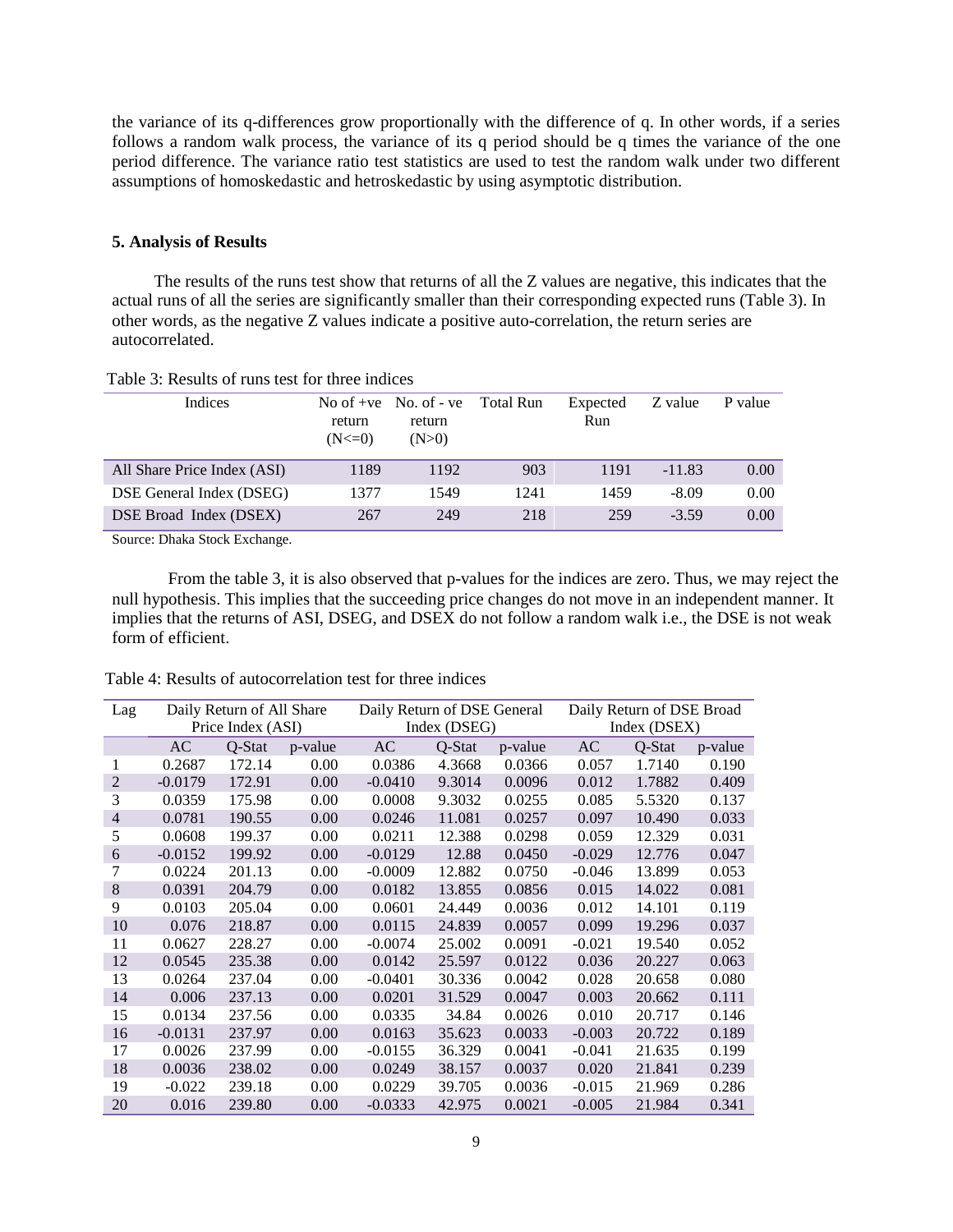To test the weak form of EMH for the DSE, the autocorrelation tests with 20 lags are performed for ASI, DSEG, and DSEX. The results of these tests are summarized in Table 4. It is found that the null hypothesis of a random walk is rejected for all lags at the 5% level of significance for ASI. In the case of DSEG, the null hypothesis is rejected for all lags at the 5% level of significance except for lag 7 and lag 8. While in the case of DSEX, the null is not rejected for almost all lags except a few, which indicate that there is some indication that the DSEX follows a random walk. The paper further tests the joint hypothesis of autocorrelation coefficients up to 20 lags applying Ljung-Box Q statistics. The result of Q statistics reveals that the autocorrelation coefficients up to 20 lags are jointly significant at the 1% level for ASI, DSEG but insignificant for DSEX index. This indicates that there is joint autocorrelation between the returns of ASI, DSE general index, but no joint autocorrelation in return for DSEX index.

This study further employs variance ratio (VR) tests for both null hypotheses, namely the homoskedastic and heteroskedastic increments random walk. In addition, the variance ratio is calculated for intervals (q) of 2, 4, 8 and 16 observations. If the variance ratio test is equal to one, then it means that stocks follow a random walk and the stock market would be considered as an efficient market. The results of overall market variance ratio test are reported in Table-5.

|    | All Share Price Index (ASI) |            |      |      | DSE General Index (DSEG) |       |      |      | DSE Broad Index (DSEX) |                                                          |      |      |                                                            |      |      |
|----|-----------------------------|------------|------|------|--------------------------|-------|------|------|------------------------|----------------------------------------------------------|------|------|------------------------------------------------------------|------|------|
|    | VR                          | Z(q)       |      |      | p-value $Z^*(q)$ p-value |       |      |      |                        | VR $\mid Z(q) \mid p$ -value $\mid Z^*(q) \mid p$ -value | VR.  | Z(q) | $\vert$ p-value $\vert$ Z <sup>*</sup> (q) $\vert$ p-value |      |      |
|    |                             |            | 0.00 | 5.65 | 0.00                     | 1.04  | 2.14 | 0.03 | 0.93                   | 0.35                                                     | 06   | 1.36 | 0.17                                                       | 0.92 | 0.19 |
| 4  |                             | 1.40 10.62 | 0.00 | 4.80 | 0.00                     | 1.02. | 0.59 | 0.55 | 0.26                   | 0.79                                                     | 1.14 | 1.68 | 0.09                                                       | 1.21 | 0.13 |
|    |                             | 1.62 10.26 | 0.00 | 5.01 | 0.00                     | 1.05  | 0.88 | 0.38 | 0.44                   | 0.65                                                     | 1.33 | 2.58 | 0.01                                                       | 1.98 | 0.02 |
| 16 | .95                         | 10.51      | 0.00 | 5.64 | 0.00                     | 1.14  | 1.67 | 0.10 | 0.91                   | 0.36                                                     | 1.53 | 2.75 | 0.01                                                       |      | 0.01 |

Table 5: Results of Variance Ratio (VR) test

Note: \* Robust, Source: Dhaka Stock Exchange.

Results obtained from the variance ratio test for daily return based on ASI indicates that the random walk hypothesis under the assumption of both homoskedasticity and heteroskedasticity variances is rejected for all q's. In other words, the Z-statistic suggests that the variance ratios are significantly different from one for all values of q considering ASI. Therefore, the null hypothesis of a random walk is rejected for the daily return of ASI. While considering the returns of DSEG, the random walk hypothesis under the assumption of both homoskedasticity and heteroskedasticity variances is not significant at the 5% level of significance except for q=2 in homoskedastic assumption. So, we can not reject the null hypothesis of a random walk for the daily returns of DSEG index. In addition, for DSEX index, the results are mixed for different q's. Under the both homoskedastic and heteroskedastic assumptions, the return of DSEX index is insignificant for  $q=2$  and  $q=4$ , it means that we cannot reject the null hypothesis of a random walk for these lags. On the other hand, the return of DSEX index is significant for q=8 and q=16 mean that we cannot accept the null hypothesis of a random walk for these lags.

**5.1 Results at the company level:** The summary of results obtained by applying different methods is reported in Table-6. It is evident from the table that Z statistics, which has been computed to test the significance of the difference between the number of actual runs and the expected runs are significant at the 5% level of significance in the case of 41 stocks out of 50 stocks (82% of the total). The table also shows that all signs of Z statistics is negative, which indicate that the actual number of runs have fallen short of the expected number of runs. Thus, runs test confirms that price changes are not random which implies that returns of 82% companies listed in the DSE do not follow the weak form of efficiency. It is also observed that BL statistic of an individual company is rejected for 40 companies out of 50 at the 5% level of significance which means that returns of 80% companies do not follow the weak form of efficiency. The value of variance ratio test for all companies are rejected under the null hypothesis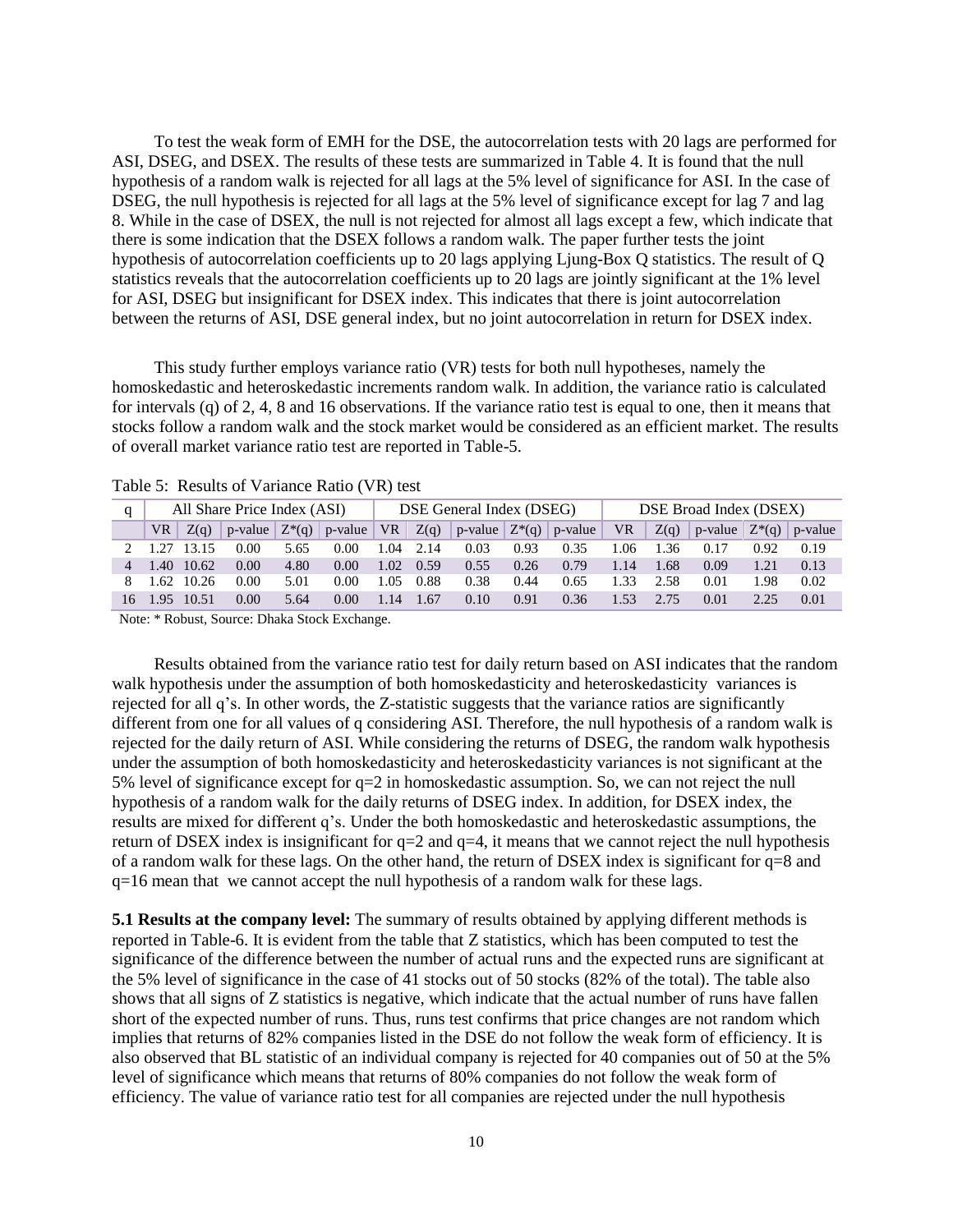homoskedasticity variance at the 5% level of significance, but under the null hypothesis heteroskedasticity, the variance ratio test is significant for 47 companies. Test results in terms of the companies are presented table A1 in the Appendix.

| Tuolo of Bullman ; Tobullo of unferom todo for 50 belected compumed |          |          |           |                                              |  |  |  |  |  |  |
|---------------------------------------------------------------------|----------|----------|-----------|----------------------------------------------|--|--|--|--|--|--|
| Name of Test                                                        | Ho: Not  | $H_0$ :  | $%$ of    | <b>Remarks</b>                               |  |  |  |  |  |  |
|                                                                     | rejected | Rejected | rejection |                                              |  |  |  |  |  |  |
| Runs test                                                           |          | 41       | 82        | 82 % companies do not follow a random walk   |  |  |  |  |  |  |
| Autocorrelation test                                                | 10       | 40       | 80        | 80 % companies do not follow a random walk   |  |  |  |  |  |  |
| Variance ratio test                                                 |          |          |           |                                              |  |  |  |  |  |  |
| Homoskedastic                                                       | 0        | 50       | 100       | All 50 companies do not follow a random walk |  |  |  |  |  |  |
| Heteroskedastic                                                     | 3        | 47       | 94        | 94 % companies do not follow a random walk   |  |  |  |  |  |  |

| Table 6: Summary results of different tests for 50 selected companies |  |  |  |  |  |
|-----------------------------------------------------------------------|--|--|--|--|--|
|-----------------------------------------------------------------------|--|--|--|--|--|

Source: Dhaka Stock Exchange.

**5.2 Effects of policy changes:** After the bubble burst in December 2010, the policy makers took various steps to reorganize the capital market aiming to regain the investors' confidence. The initiatives included: a uniform face value to Tk.10 and market lot of all companies converted one share; introduction of new index, namely DSE Broad Index (DSEX) and DSE-30 index since 28 January 2013; approval of the Exchanges Demutualization Act 2013 by the national parliament on 29 April 2013 (effective date of Demutualized Act 2013 since 2 May 2013). Moreover, the DSE transformed into demutualized from 21 November 2013. The Securities and Exchange Commission (SEC) installed surveillance software to monitor live trading on 11 February 2014. Finally, a new board of demutualized DSE formed on 14 February 2014.

|  |  | Table 7: Results of runs test for DSE Broad Index* after different policy reforms |
|--|--|-----------------------------------------------------------------------------------|
|--|--|-----------------------------------------------------------------------------------|

| Indices                                     | No of $+ve$                       | No. of - $ve$ Total |     | Expected | Z value | P value |
|---------------------------------------------|-----------------------------------|---------------------|-----|----------|---------|---------|
|                                             | return $(N < 0)$ return $(N > 0)$ |                     | Run | Run      |         |         |
| After bubble burst in December 2010         | 582                               | 546                 | 489 | 564      | $-4.50$ | 0.00    |
| After Exchanges Demutualization             | 282                               | 292                 | 238 | 288      | $-4.17$ | 0.00    |
| After installation of Surveillance software | 197                               | 186                 | 161 | 192      | $-3.21$ | 0.00    |

\* The DSEG index and DSEX index have been merged from 28 January 2013 to 01 January 2011. Source: Dhaka Stock Exchange.

Thus, it is important to verify if the above policy changes have any implication on the efficiency of the DSE. We tested for market efficiency after each of the policy changes by applying runs test on DSEX index for different starting date (01 January 2011, 29 April  $2013<sup>1</sup>$  and 11 February 2014<sup>2</sup>). From table-7, it is evident that the runs test is significant in all cases. Which implies that DSEX index does not follow a random walk. We also employed serial correlation test and variance ratio test on DSEX index for the different starting dates corresponding to different policy changes. All the tests confirm that DSEX index does not follow a random walk except the serial correlation test on DSEX index starting from 01 January 2011. Consequently, the results indicate that policy reforms do not have a significant overall contribution towards the capital market efficiency. Table A2 and table A3 in the appendix shows the results of the serial correlation test and the variance ratio test on DSEX index related to different policy changes respectively.

 $1$  After the Exchanges Demutualization Act 2013 passed by national parliament.

<sup>&</sup>lt;sup>2</sup> SEC installed surveillance software to watch live trading.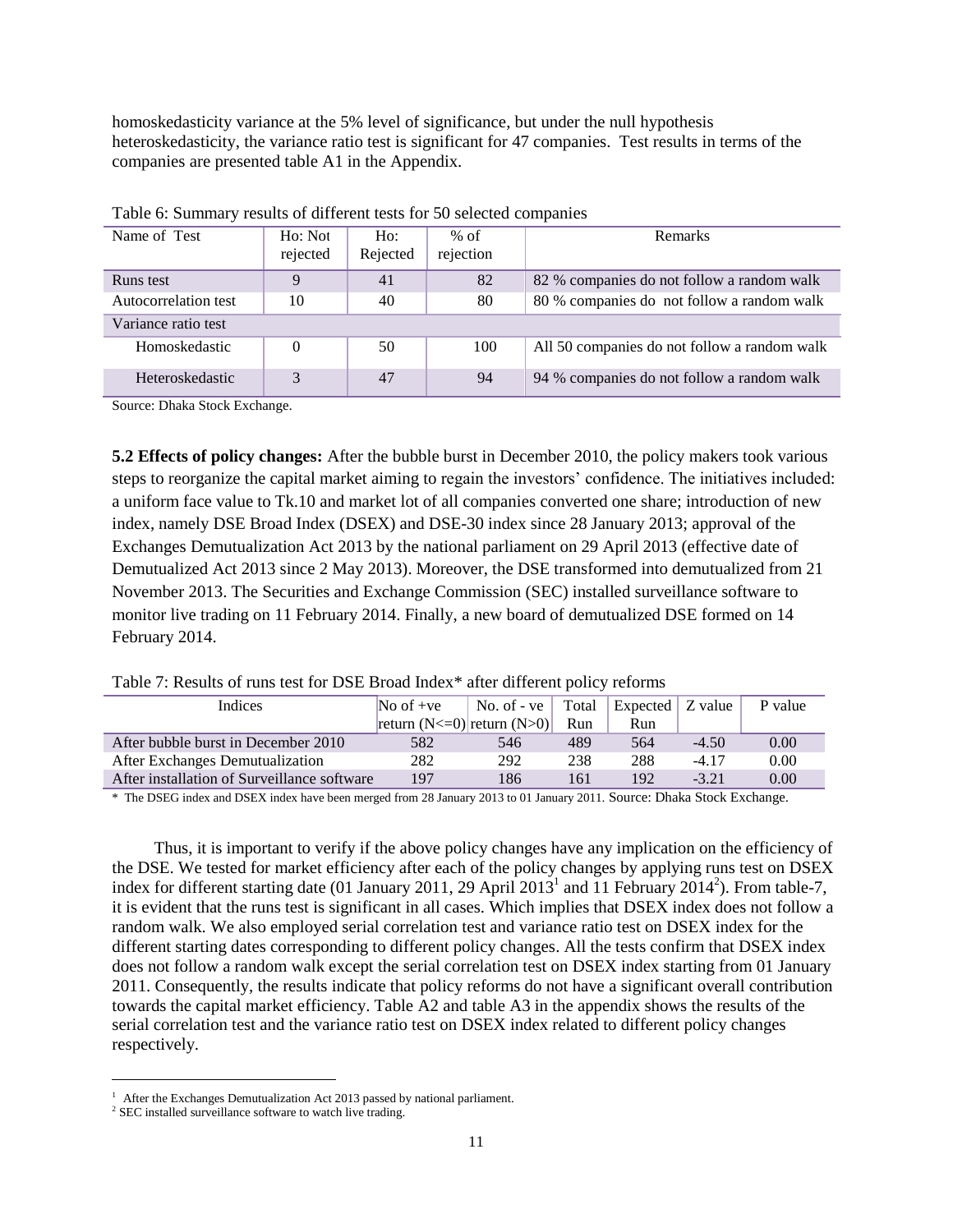#### **6. Conclusion**

The main objectives of the study were to examine the weak form of market efficiency (random walk) of the DSE. The paper applies three tests namely runs test, serial correlation test and variance ratio test on the return of All Share Price Index (ASI), DSE General Index (DSEG), and DSE Broad Index (DSEX). These tests are also applied on the share price of 50 individual companies listed in the DSE.

Return on DSE broad index, which is associated with the latest data ranging from July 2013-June 2015, shows some evidence in favour of a random-walk by autocorrelation and also by variance ratio tests under homoskedastic and heteroskedastic assumptions with some specific lags. This implies that the level of inefficiency of the DSE is reduced in recent period and the market is heading towards the weak form of efficiency. Notwithstanding some sign of weak form of efficiency is found for DSEX index, results of the other tests do not support weak form of efficiency. The results of the various tests on the individual stock prices of the selected companies provide evidence that the DSE is not efficient in the weak form. We have also applied all the three tests to check the effectiveness of policy steps taken after the bubble burst in December 2010. The results indicate policy reforms do not have a significant contribution towards the capital market efficiency.

Consequently, it can be concluded that the market does not respond to new information instantaneously and absorbs publicly available information very slowly. This may be due to a delay in dissemination of new price sensitive information to market participants. Since the results indicate that the DSE is not efficient in the weak form, the study of historical prices is beneficial for the investors. So, there is a systematic way to exploit the trading opportunities in the DSE and the investors can earn abnormal profits by exploiting this opportunity. These results also suggest that there is a scope for technical analysis as a trading strategy. The findings also open up scope for the market regulators to initiate measures to ensure market efficiency.

To improve the operation of the DSE, the authority should emphasize a policy of timely disclosure and dissemination of financial and non-financial information to the stockholders and investors regarding the performance of listed companies. In addition to that, policy initiative should be aimed at attracting reputed Bangladeshi and multinational companies whose shares and bonds can be brought to the market. This initiative can attract institutional as well as foreign investors and raise the depth (liquidity) of the market by ensuring sustained demand with required supply of shares and bonds which can ultimately contribute to the overall improvement of the capital market efficiency status.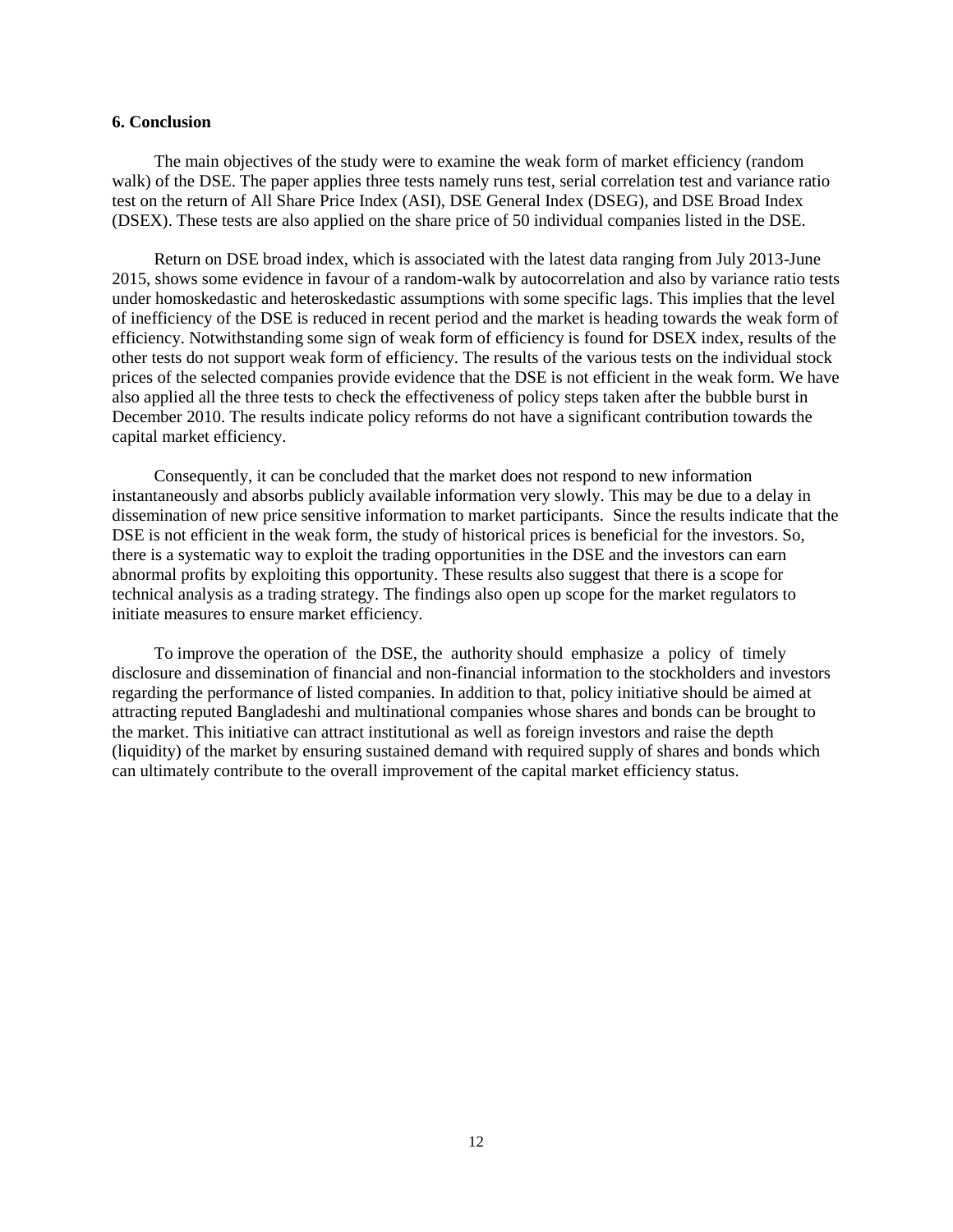## **References**

- Abrosimova, N., et al., 2005, "Testing the Weak-Form Efficiency of the Russian Stock Market", Social Science Research Network (SSRN) Working Paper, January 7, 2006.
- Alam, M., et al., 1999, "An application of Variance-Ratio Test to Five Asian Stock Markets", Review of Pacific Basin Financial Markets and Policies, Vol.2, No.3, pp.301-315.
- Alam, Md. M., et al., 2007, "Market Depth and Risk Return Analysis of Dhaka Stock Exchange: An Empirical Test of Market Efficiency", ASA Business Review, Vol. 1, No.1, pp. 93-101.
- Basher, S.A., et al., 2007, "Time-varying volatility and equity returns in Bangladesh stock market", Applied Financial Economics, Vol.17, pp.1393–1407.
- Baumol, W. J., 1965, The Stock Market and Economic Efficiency, New York Fordham University Press.
- Bodie, Z. et al., 1999, Investments, Irwin McGraw-Hill.
- Cheung, K. C. and Coutts, J. A. 2001. "A note on weak form market efficiency in security prices: Evidence from the Hong Kong stock exchange", Applied Economics Letters,  $8(6)$ ,  $407-410$ .
- Chowdhury, A. R., 1994, "Statistical Properties of Daily Returns from the Dhaka Stock Exchange" The Bangladesh Development Studies, Vol. 22, No.4, pp. 61-76.
- Fama, E. F., 1965, "The behaviour of stock market prices", Journal of Business, Vol.38, No.1, pp.34–105.
- Fama, E. F., 1970, "Efficient Capital Markets: A Review of Theory and Empirical Work", Journal of Finance, Vol. 25, No. 2, pp. 383-417.
- Hassan, M. K. and Chowdhury, S. S. H., 2008, "Efficiency of Bangladesh stock market: Evidence from monthly index and individual firm data", Applied Financial Economics, Vol.18, No.9, pp.749 -758.
- Hassan, M. K. and Maroney, N.C., 2004, "Thin trading, nonlinearity and market efficiency of a small emerging stock market: evidence from Bangladesh", International Journal of Applied Business and Economic Research, Vol. 2, pp.129–46.
- Islam, A. and Khaled, M., 2005, "Tests of Weak-Form Efficiency of the Dhaka Stock Exchange", Journal of Business Finance & Accounting, Vol.32, No.7&8, pp.1613-1624.
- Kader, A. A. and Rahman, M. A., 2005, "Testing the Weak-Form Efficiency of an Emerging Market: Evidence from the Dhaka Stock Exchange of Bangladesh", AIUB Journal, Vol.4, No. 2.
- Lee, C. F., Chen, G-M. and Rui, O.M., 2001, "Stock Returns and Volatility on China's Stock Markets", Journal of Financial Research, Vol. 24, No. 4, pp. 523–43.
- Lo, W.A. and MacKinlay, A. C., 1988 " Stock Market Prices Do Not Follow Random Walks", The Review of Financial Studies, Vol. 1, No. 1, pp. 41-66.
- Maxim, M. R. et al., 2013, "Is Dhaka Stock Exchange (DSE) Efficient? A Comparison of Efficiency Before and After the Market Crisis of 2010", Asian Business Review, Vol. 3, No. 4, pp.78-81.
- Miah, Md. D., 2014, "Testing Weak-form of Efficiency of the Dhaka Stock Exchange", Bank Parikrama, Vol.39, No.1&2, pp.78-99.
- Mobarek, A., et al., 2008 "Market efficiency in Emerging Stock Market: Evidence from Bangladesh", Journal of Emerging Market Finance, Vol. 7, No.1, pp.17-41.
- Mobarek, A. and Keasey, K., 2000, "Weak-Form Market Efficiency of an Emerging Market: Evidence from Dhaka Stock Market of Bangladesh", Presented at the ENBS conference held on Oslo, May 2000.
- Raquib, M. and Alom, K., 2015, "Are the Emerging Capital Markets Weak Form Efficient? Evidence from the Model of the Dhaka Stock Exchange", Universal Journal of Accounting and Finance, Vol. 3, No. 1, pp.1-8.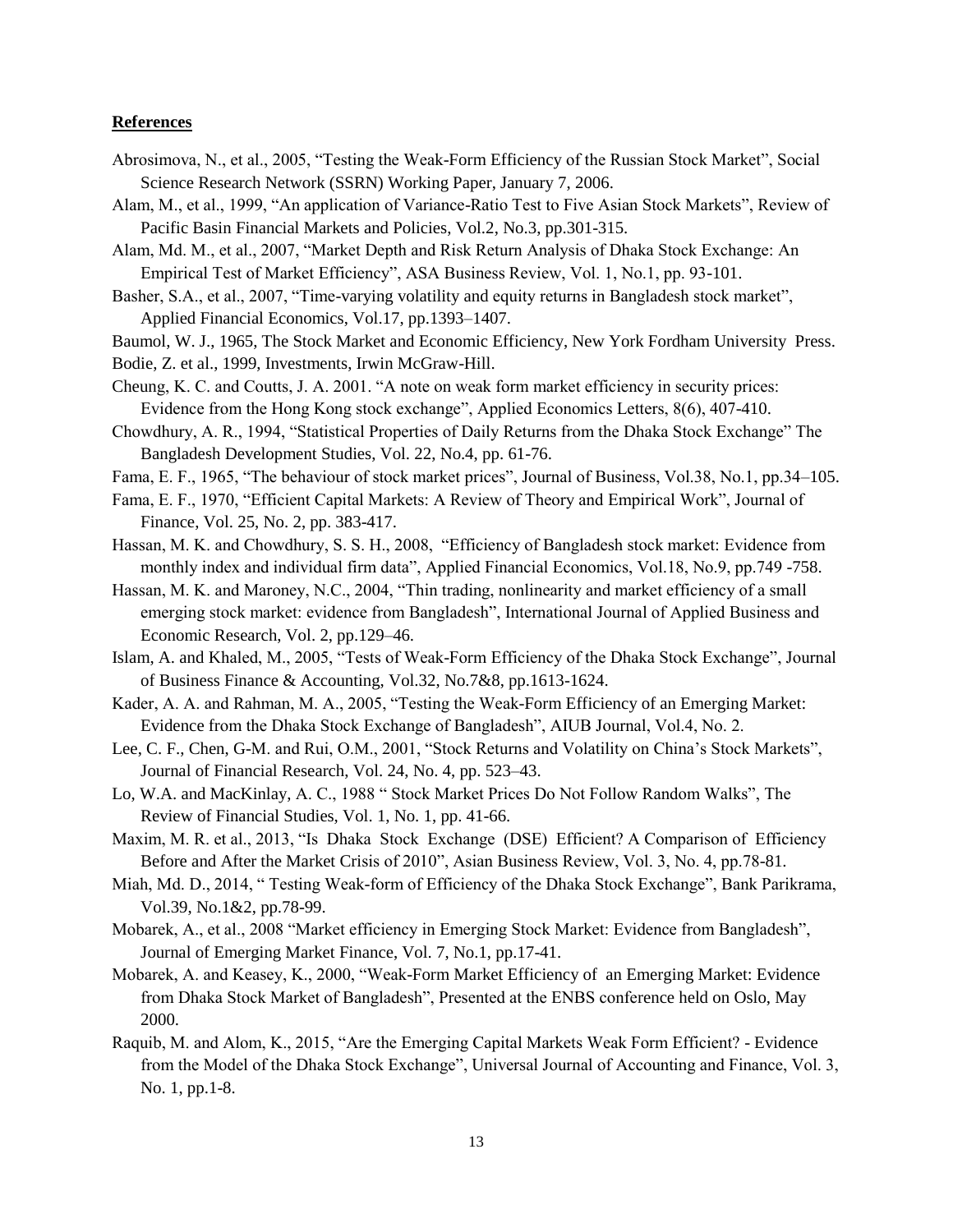- Saqib, N. and Muhammad H., 2012, "Testing Weak Form of Efficient Market Hypothesis: Empirical Evidence from South-Asia", World Applied Sciences Journal, Vol.17, No. 4, pp. 414-427.
- Smith, G., Jefferies, K. and Ryoo, H-J., 2002, "African Stock Markets: Multiple VarianceRatioTestsofRandomWalks‖, Applied Financial Economics,Vol. 12, No. 7, pp. 475–84.
- Uddin Md. G. S. and Alam, Md. M., 2007, "The impacts of interest rate on stock market: Evidence from Dhaka stock exchange", South Asian Journal of Management and Sciences, Vol.1, No.2, pp. 123-132.
- Uddin, Md. G. S. and Shakila, Y., 2008, "Random Walk Model in the Dhaka Stock Exchange: An Empirical Evidence of Daily Return" Journal of Business Administration, Vol.35, No.1&2, pp.75-86.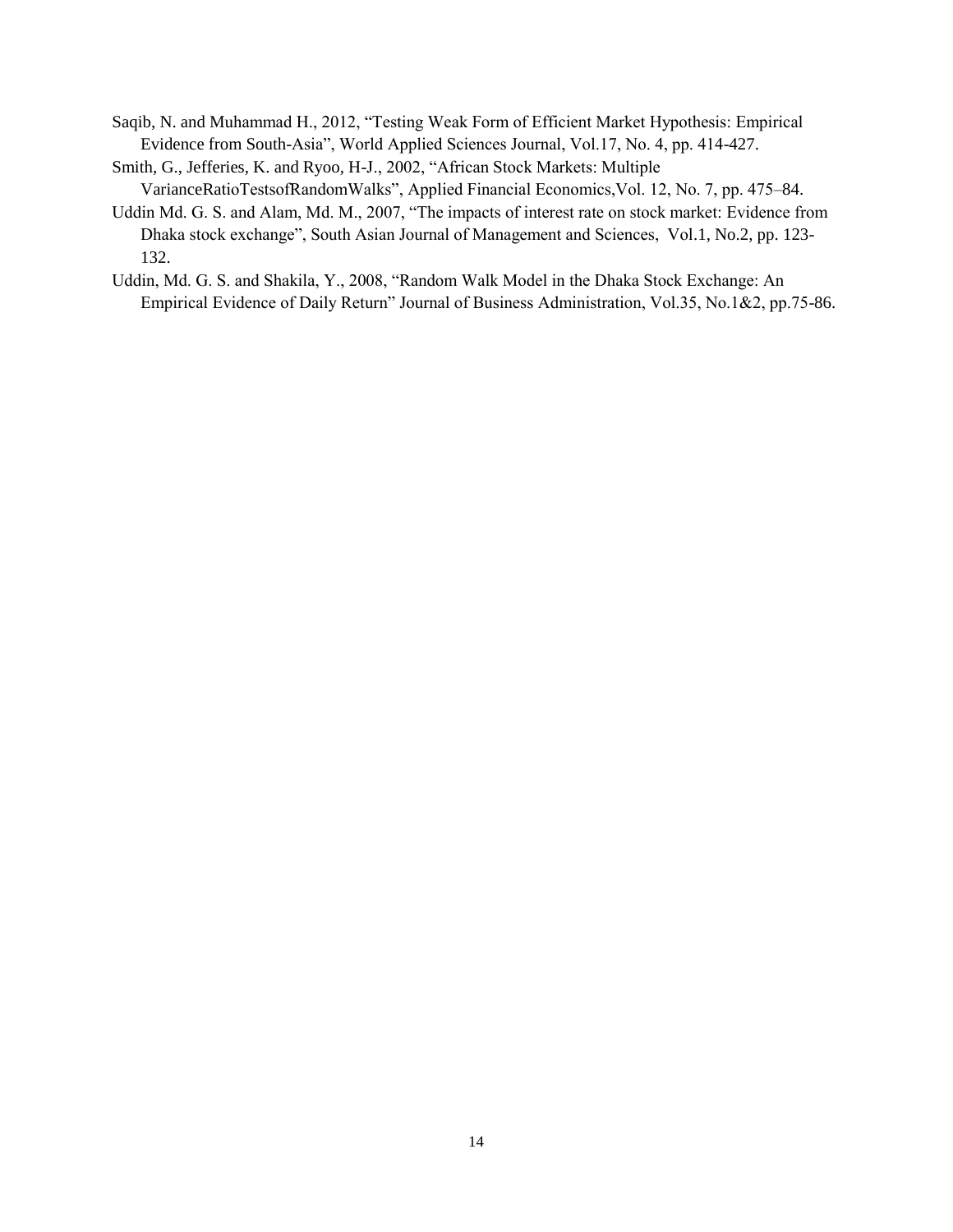# **Appendix:**

| Sl.<br>No.     | Company Name              |         | Run test |           | Auto-correlation test | Variance ratio test (16 Lag) |           |            |           |         |
|----------------|---------------------------|---------|----------|-----------|-----------------------|------------------------------|-----------|------------|-----------|---------|
|                |                           | Z       | p-value  | <b>BL</b> | p-value               | <b>VR</b>                    | Z         | $p$ -value | z-robust  | p-value |
| $\mathbf{1}$   | <b>Brac Bank</b>          | $-2.57$ | 0.01     | 114.45    | 0.0000                | 0.056                        | $-8.4946$ | 0.00       | $-3.6334$ | 0.0003  |
| 2              | Islami Bank               | $-3.79$ | 0.00     | 31.906    | 0.0443                | 0.061                        | $-8.4459$ | 0.00       | $-5.0119$ | 0.0000  |
| $\mathfrak{Z}$ | Pubali Bank               | $-3.03$ | 0.00     | 32.283    | 0.0404                | 0.062                        | $-8.4851$ | 0.00       | $-4.6612$ | 0.0000  |
| 4              | AB Bank                   | $-4.87$ | 0.00     | 28.276    | 0.1030                | 0.065                        | $-8.4582$ | 0.00       | $-2.4049$ | 0.0162  |
| $\sqrt{5}$     | Exim Bank                 | $-2.12$ | 0.03     | 101.92    | 0.0000                | 0.066                        | $-8.6700$ | 0.00       | $-5.4100$ | 0.0000  |
| 6              | National Bank             | $-1.69$ | 0.09     | 376.48    | 0.0000                | 0.052                        | $-8.7400$ | 0.00       | $-2.5700$ | 0.0000  |
| $\overline{7}$ | Prime Bank                | $-1.13$ | 0.08     | 354.63    | 0.0000                | 0.054                        | $-8.7200$ | 0.00       | $-2.4200$ | 0.0000  |
| 8              | <b>IDLC</b>               | $-4.30$ | 0.00     | 38.47     | 0.0078                | 0.060                        | $-8.4993$ | 0.00       | $-3.8258$ | 0.0001  |
| $\overline{9}$ | <b>ICB</b>                | $-6.31$ | 0.00     | 975.10    | 0.0000                | 0.045                        | $-8.5928$ | 0.00       | $-1.5738$ | 0.1155  |
| 10             | Lanka Bangla Finance      | $-2.17$ | 0.03     | 121.06    | 0.0000                | 0.054                        | $-8.5579$ | 0.00       | $-3.2673$ | 0.0011  |
| 11             | Prime Finance             | $-4.80$ | 0.00     | 68.599    | 0.0000                | 0.069                        | $-8.4194$ | 0.00       | $-3.6304$ | 0.0003  |
| 12             | Uttara Finance            | $-5.08$ | 0.00     | 38.576    | 0.0075                | 0.067                        | $-8.4379$ | 0.00       | $-4.9547$ | 0.0000  |
| 13             | Aim M.F                   | $-1.97$ | 0.05     | 33.312    | 0.0312                | 0.066                        | $-8.2292$ | 0.00       | $-5.2524$ | 0.0000  |
| 14             | Aftab Automobile          | $-3.62$ | 0.00     | 139.36    | 0.0000                | 0.055                        | $-8.5023$ | 0.00       | $-3.5952$ | 0.0003  |
| 15             | BD. Lamp                  | $-5.19$ | 0.00     | 41.981    | 0.0028                | 0.059                        | $-8.5054$ | 0.00       | $-4.8537$ | 0.0000  |
| 16             | <b>BSRM</b> Steel         | $-3.25$ | 0.00     | 62.972    | 0.0000                | 0.068                        | $-7.6728$ | 0.00       | $-4.2315$ | 0.0000  |
| 17             | S.Alam                    | $-2.96$ | 0.00     | 101.88    | 0.0000                | 0.059                        | $-8.5058$ | 0.00       | $-4.3167$ | 0.0000  |
| 18             | <b>BATBC</b>              | $-3.30$ | 0.00     | 83.86     | 0.0000                | 0.060                        | $-8.4567$ | 0.00       | $-4.6159$ | 0.0000  |
| 19             | Olympic                   | $-3.17$ | 0.00     | 143.10    | 0.0000                | 0.068                        | $-8.4245$ | 0.00       | $-4.0956$ | 0.0000  |
| 20             | AMCL (Pran)               | $-2.57$ | 0.01     | 849.9     | 0.0000                | 0.052                        | $-8.5743$ | 0.00       | $-1.9996$ | 0.0455  |
| 21             | Apex Footwear             | $-2.90$ | 0.00     | 419.52    | 0.0000                | 0.058                        | $-8.5200$ | 0.00       | $-2.5477$ | 0.0108  |
| 22             | <b>Apex Tannery</b>       | $-4.08$ | 0.00     | 262.92    | 0.0000                | 0.055                        | $-8.5420$ | 0.00       | $-2.5929$ | 0.0095  |
| 23             | <b>Bata Shoe</b>          | $-5.12$ | 0.00     | 79.652    | 0.0000                | 0.062                        | $-8.3916$ | 0.00       | $-4.4928$ | 0.0000  |
| 24             | Linde Bangladesh          | $-3.12$ | 0.00     | 87.59     | 0.0000                | 0.061                        | $-8.4033$ | 0.00       | $-4.9946$ | 0.0000  |
| 25             | <b>Titas</b>              | $-3.70$ | 0.00     | 10.41     | 0.9601                | 0.063                        | $-8.0761$ | 0.00       | $-5.0660$ | 0.0000  |
| 26             | Powergrid                 | $-1.13$ | 0.26     | 120.05    | 0.0000                | 0.066                        | $-8.6100$ | 0.00       | $-5.6700$ | 0.0000  |
| 27             | Padma Oil                 | $-4.67$ | 0.00     | 130.41    | 0.0000                | 0.054                        | $-7.7875$ | 0.00       | $-2.9223$ | 0.0035  |
| 28             | <b>Summit Power</b>       | $-2.10$ | 0.04     | 26.92     | 0.1374                | 0.064                        | $-8.4615$ | 0.00       | $-4.7691$ | 0.0000  |
| 29             | Apex Spinning             | $-3.44$ | 0.00     | 159.12    | 0.0000                | 0.060                        | $-8.2784$ | 0.00       | $-2.9695$ | 0.0030  |
| 30             | Square textile            | $-3.57$ | 0.00     | 63.19     | 0.0000                | 0.062                        | $-8.4830$ | 0.00       | $-4.7670$ | 0.0000  |
| 31             | Delta Spinning            | $-2.60$ | 0.01     | 172.41    | 0.0000                | 0.062                        | $-8.6000$ | 0.00       | $-3.6600$ | 0.0000  |
| 32             | Beximco Pharma            | $-2.81$ | 0.00     | 171.78    | 0.0000                | 0.051                        | $-8.5342$ | 0.00       | $-3.2547$ | 0.0011  |
| 33             | <b>ACI</b>                | $-2.97$ | 0.00     | 228.96    | 0.0000                | 0.056                        | $-8.4961$ | 0.00       | $-3.0780$ | 0.0021  |
| 34             | Reckitt Benckiser         | $-1.80$ | 0.07     | 16.50     | 0.6851                | 0.068                        | $-7.8561$ | 0.00       | $-5.8685$ | 0.0000  |
| 35             | Square Pharma             | $-6.40$ | 0.00     | 51.52     | 0.0001                | 0.058                        | $-8.5156$ | 0.00       | $-4.1393$ | 0.0000  |
| 36             | Keya Cosmetic             | $-1.54$ | 0.12     | 73.35     | 0.0000                | 0.055                        | $-8.7100$ | 0.00       | $-5.4200$ | 0.0000  |
| 37             | <b>Eastern Housing</b>    | $-4.51$ | 0.00     | 50.44     | 0.0002                | 0.064                        | $-8.4167$ | 0.00       | $-4.1599$ | 0.0000  |
| 38             | Lafarge cement            | $-4.11$ | 0.00     | 24.43     | 0.2239                | 0.061                        | $-8.4470$ | 0.00       | $-4.4590$ | 0.0000  |
| 39             | Heidelberg Cement         | $-2.70$ | 0.01     | 130.76    | 0.0000                | 0.050                        | $-8.5860$ | 0.00       | $-1.6578$ | 0.0974  |
| 40             | Confidence Cement         | $-1.31$ | 0.19     | 51.627    | 0.0000                | 0.064                        | $-8.5500$ | 0.00       | $-5.5100$ | 0.0000  |
| 41             | <b>RAK</b> Ceramic        | $-2.71$ | $0.01\,$ | 26.32     | 0.1555                | 0.073                        | $-6.5790$ | 0.00       | $-4.5399$ | 0.0000  |
| 42             | <b>BGIC</b>               | $-4.34$ | 0.00     | 38.96     | 0.0067                | 0.070                        | $-8.1950$ | 0.00       | $-5.8161$ | 0.0000  |
| 43             | Green Delta Insurance     | $-4.20$ | 0.00     | 19.343    | 0.4997                | 0.092                        | $-8.2090$ | 0.00       | $-2.3507$ | 0.0187  |
| 44             | Delta life                | $-8.94$ | 0.00     | 21.371    | 0.3756                | 0.061                        | $-8.0956$ | 0.00       | $-1.2724$ | 0.2032  |
| 45             | <b>Eastland Insurance</b> | $-0.30$ | 0.77     | 79.975    | 0.0000                | 0.070                        | $-4.9100$ | 0.00       | $-4.5700$ | 0.0000  |
| 46             | Popular life              | $-1.52$ | 0.13     | 175.18    | 0.0000                | 0.069                        | $-8.5700$ | 0.00       | $-3.9700$ | 0.0000  |
| 47             | Grameen Phone             | $-3.01$ | 0.00     | 17.114    | 0.6455                | 0.068                        | $-7.0360$ | 0.00       | -4.9198   | 0.0000  |
| 48             | B.S.C                     | $-4.32$ | 0.00     | 72.174    | 0.0000                | 0.073                        | $-7.7180$ | 0.00       | $-5.7244$ | 0.0000  |
| 49             | <b>Beximco Limited</b>    | $-3.28$ | 0.00     | 66.451    | 0.0000                | 0.059                        | $-8.5120$ | 0.00       | $-3.7965$ | 0.0001  |
| 50             | <b>Berger Paints</b>      | $-1.83$ | 0.07     | 27.086    | 0.1329                | 0.062                        | $-8.3510$ | 0.00       | $-5.7394$ | 0.0000  |

Table A1: Comparison of different tests for 50 individual companies

Source: Authors' own calculation based on DSE data.